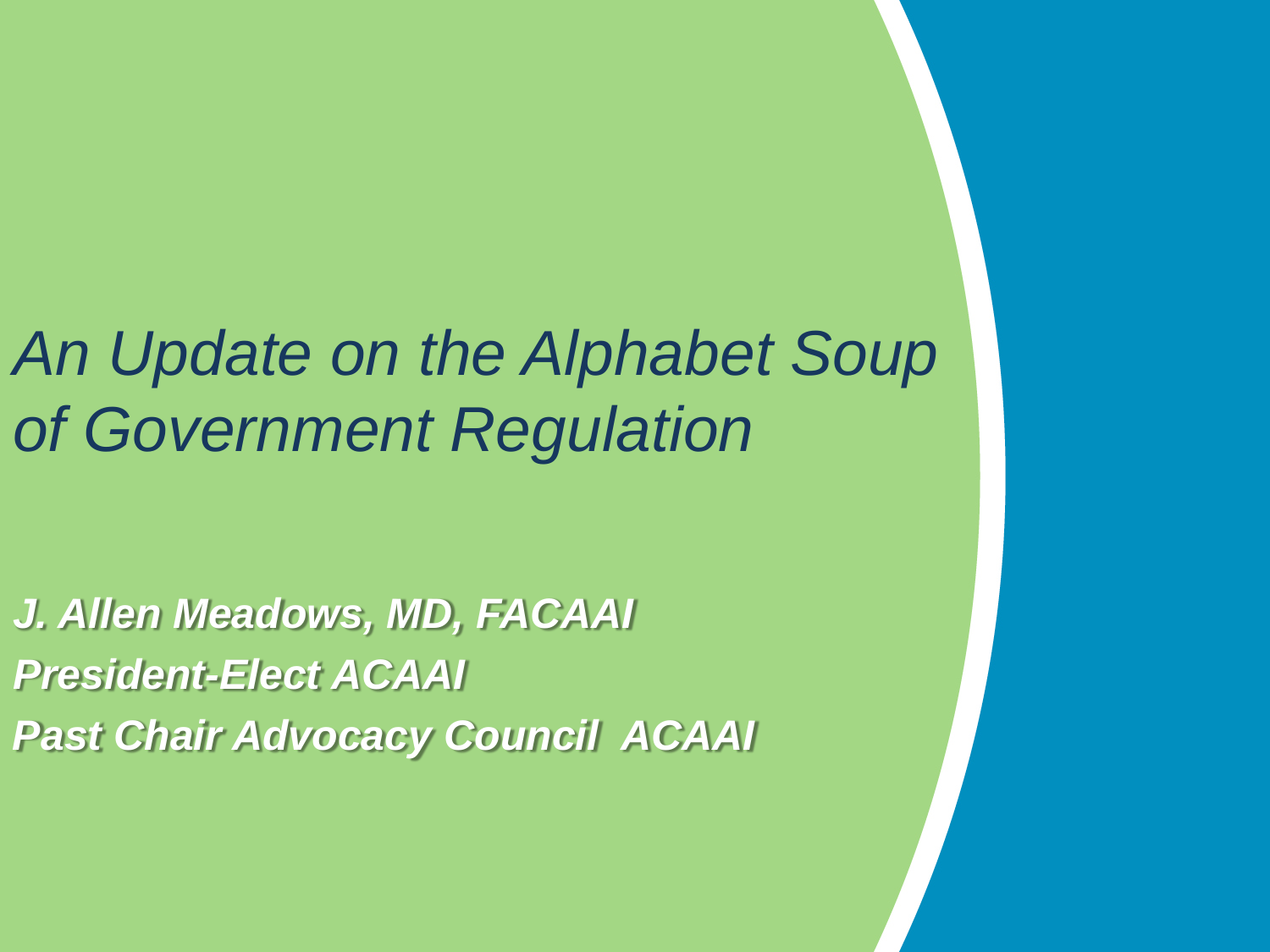#### **Disclosures**

- Speaker
	- –Pfizer
	- –Optinose
- Advisory Board –GSK
	- –Greer

#### Political Talk

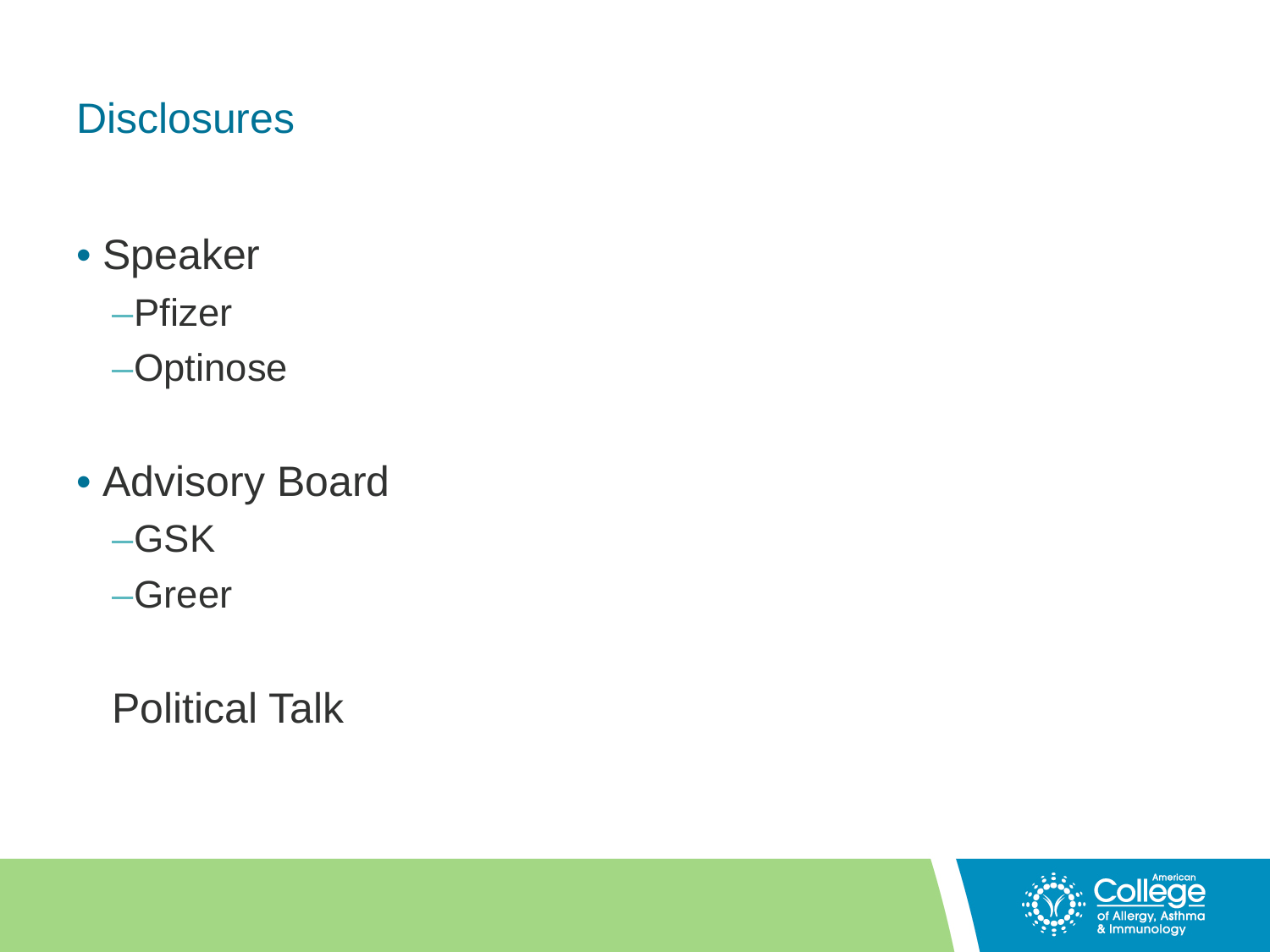# LEARNING OBJECTIVES

- Evaluate changes that allergy practice will need to make if the currently proposed USP & FDA regulation on mixing allergy extracts are finalized
- Utilize strategies for surviving and thriving in the face of changes in coding and governmental regulation
- Examine challenges we face in providing venom immunotherapy

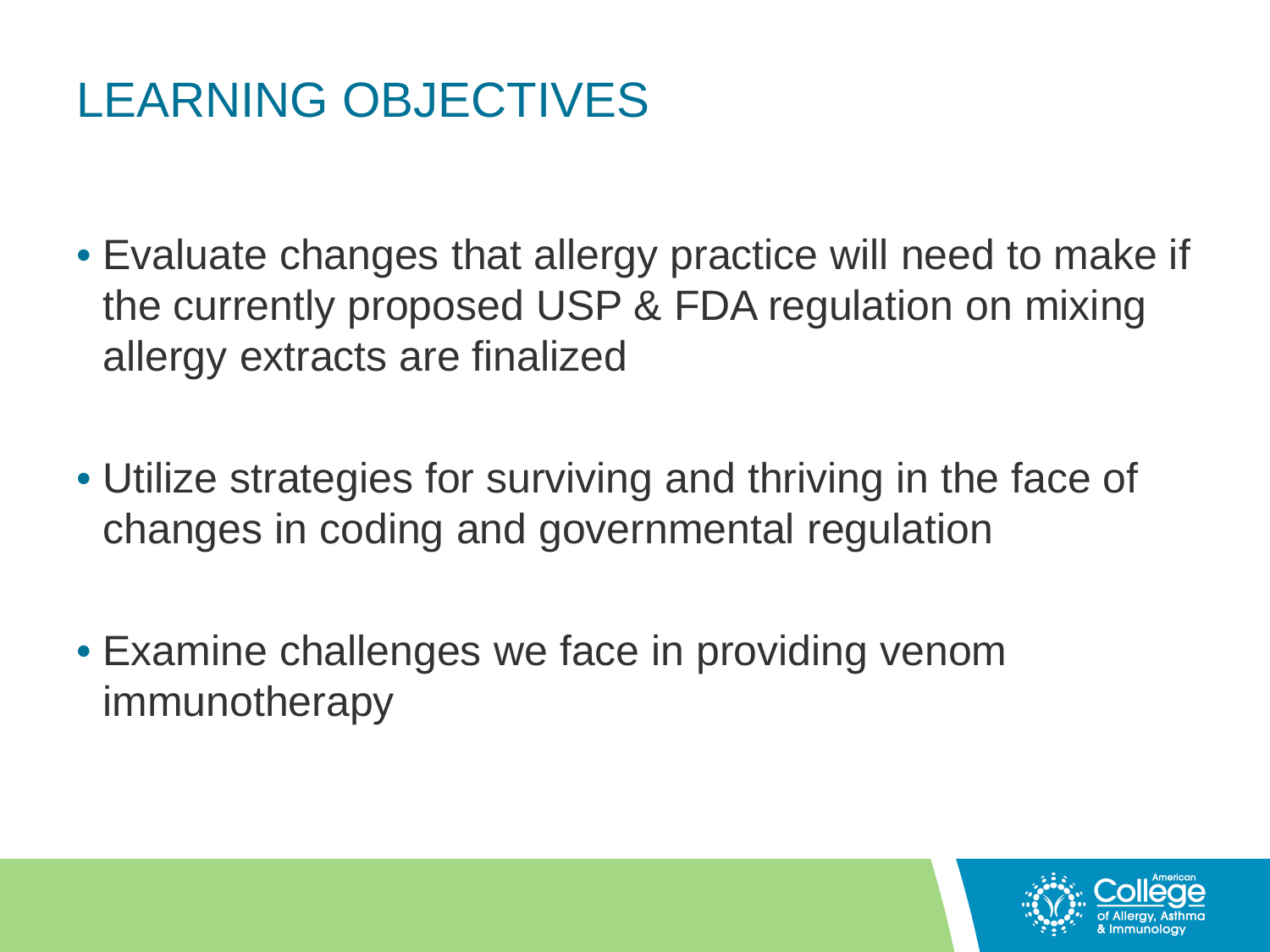#### The Advocacy Council: Who Are We?



- The group formerly know as the JCAAI
	- Transition in 2015
	- Structurally independent
- House of Delegates & Practice Management Committee now under same umbrella
- Staff transitions October 2017
- Current Staff and officers
	- James Sublett, MD Executive Director, Advocacy and Governmental Affairs
	- Sue Grupe Director of Advocacy Administration
	- Stephen Imbeau Chairman
	- Jim Tracy Vice Chairman
	- Gary N Gross, MD Consultant still contributing in a big way on coding questions

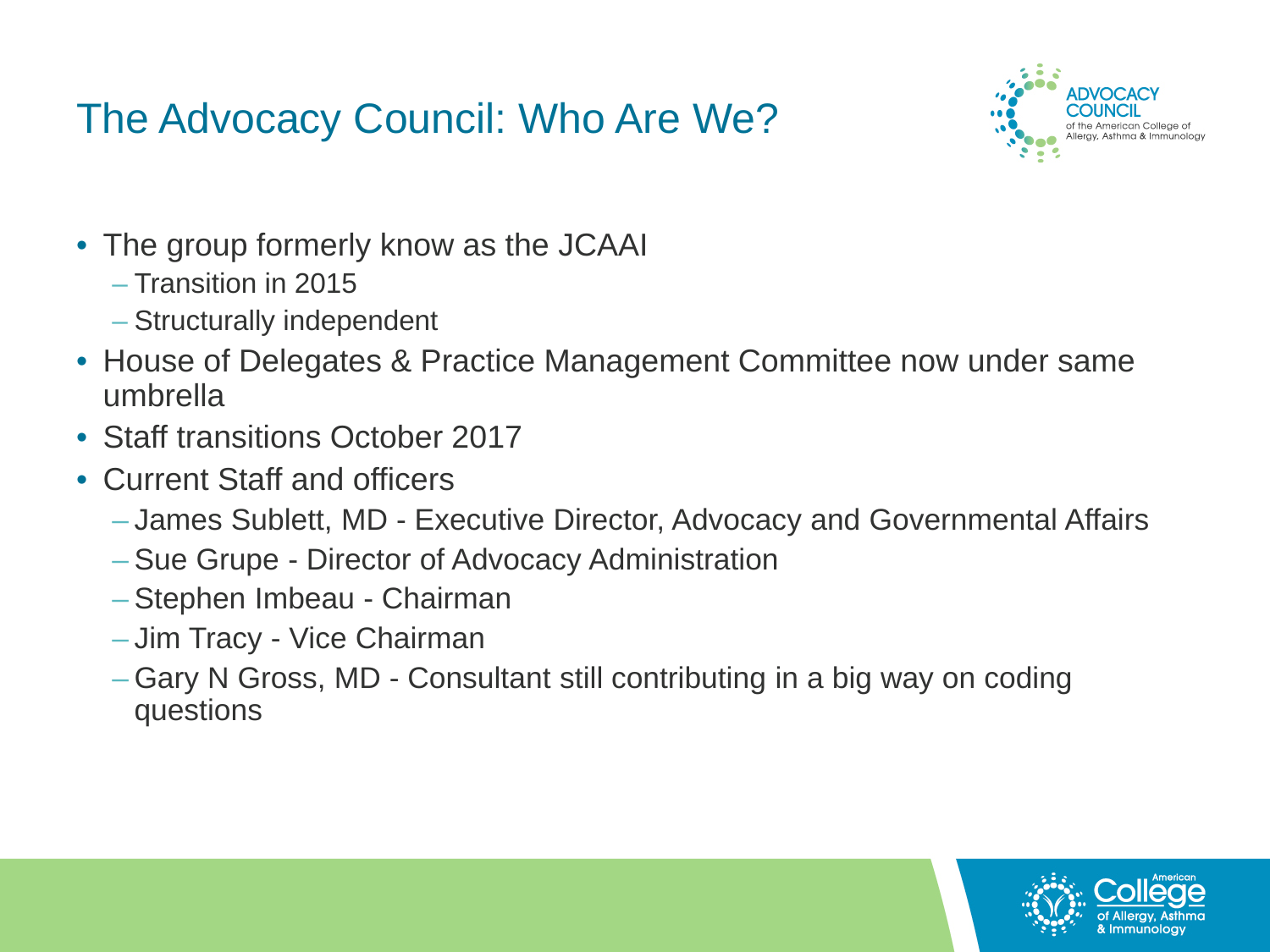#### USP Chapter 797 Update



- First discovered issue in September 2015
- On Feb. 26, 2018 USP announced their timeline for Chapter 797
	- July 27, 2018: Proposed rule new Chapter <797> open for public comments
	- –Nov. 30, 2018: Comment period ends
	- June 1, 2019: Intended publication of revised Chapter <797>
	- –Dec. 1, 2019: FINAL rule becomes official
- James Sublett & Drew Murphy represented allergy at the most recent USP meetings.



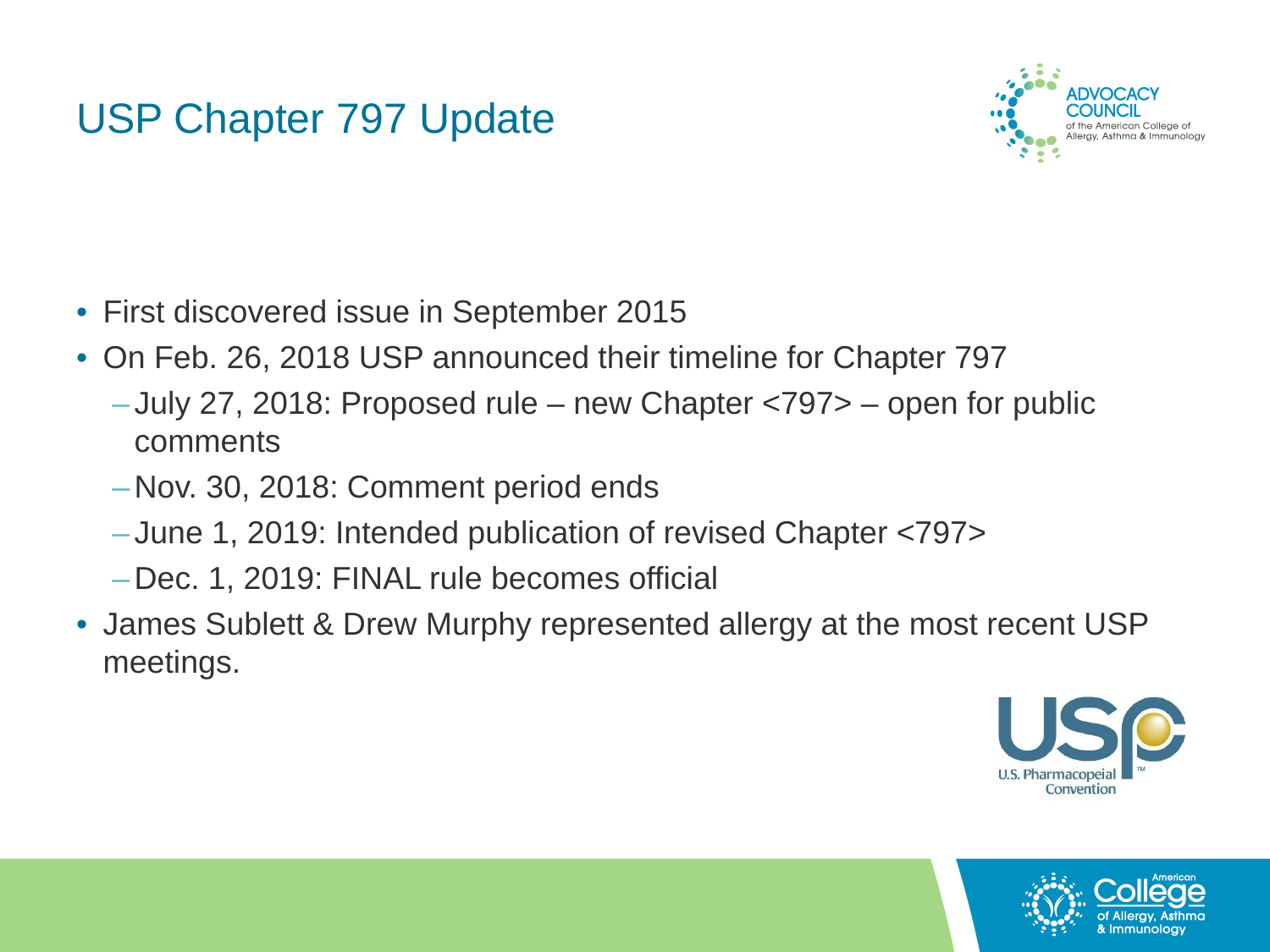#### Key points of the USP Chapter 797 revision



- Allergen extract is restored as a separate section of the proposed chapter.
- Confirmed previous allergen extract compounding requirements
	- –Personnel training and evaluation.
	- –Hygiene and garbing.
	- –Updated documentation requirements.
- Also required either:
	- ISO Class 5, Primary Engineering Control (PEC), OR
	- –Dedicated Allergenic Extracts Compounding Area (AECA)



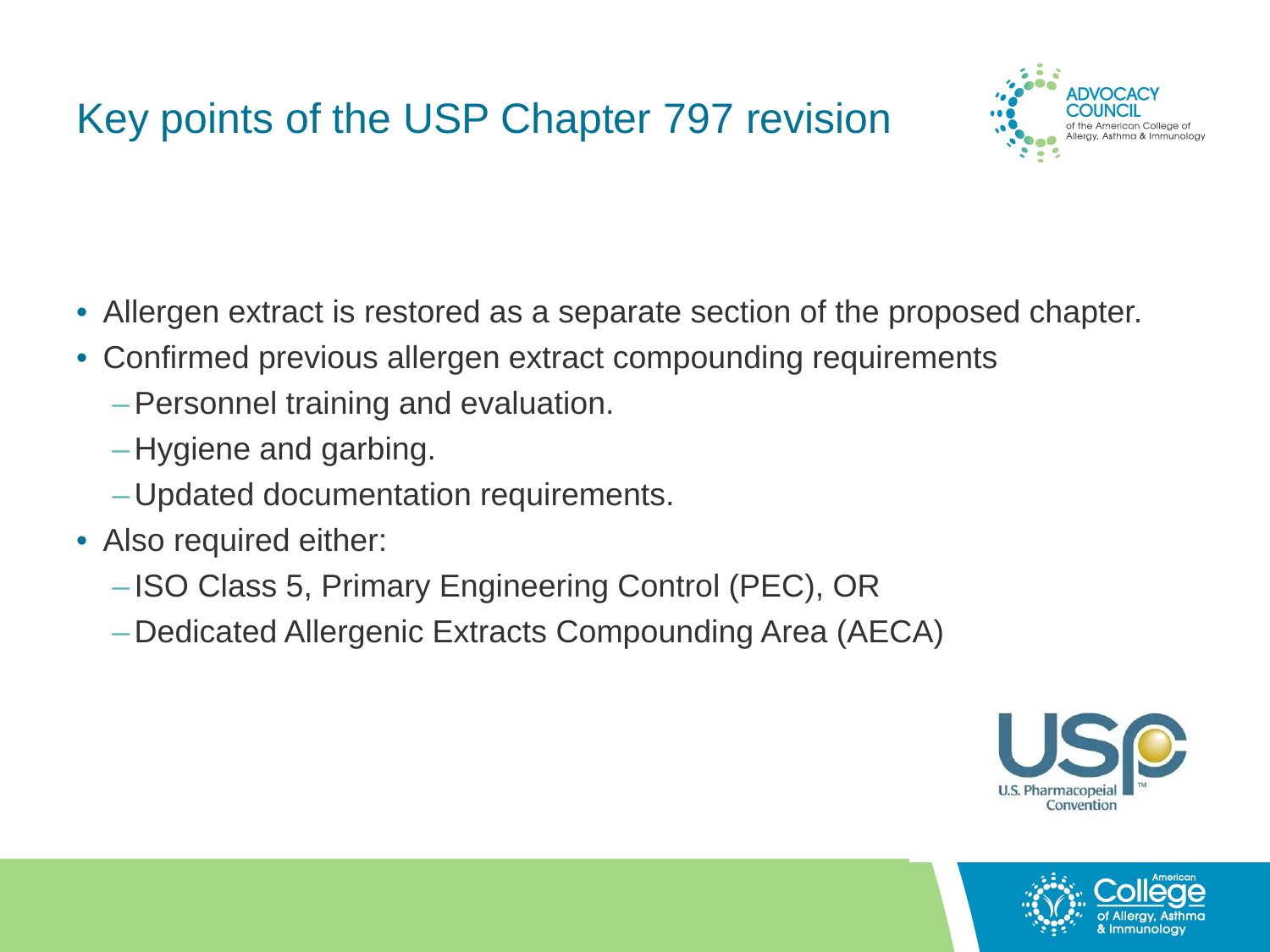## USP: Allergenic Extracts Compounding Area (AECA)



- The requirements for an AECA include:
	- –Dedicated area
	- –No carpeting
	- Impervious surfaces
	- –No outside doors or openable windows
	- –A visible perimeter
	- –Additional reasonable expectations for sterile compounding in the physician office
- Documentation requirements for:
	- –Compounding procedures
	- –Temperature logs for refrigeration
	- –Prescription set documentation
- Laminar flow hood was not required



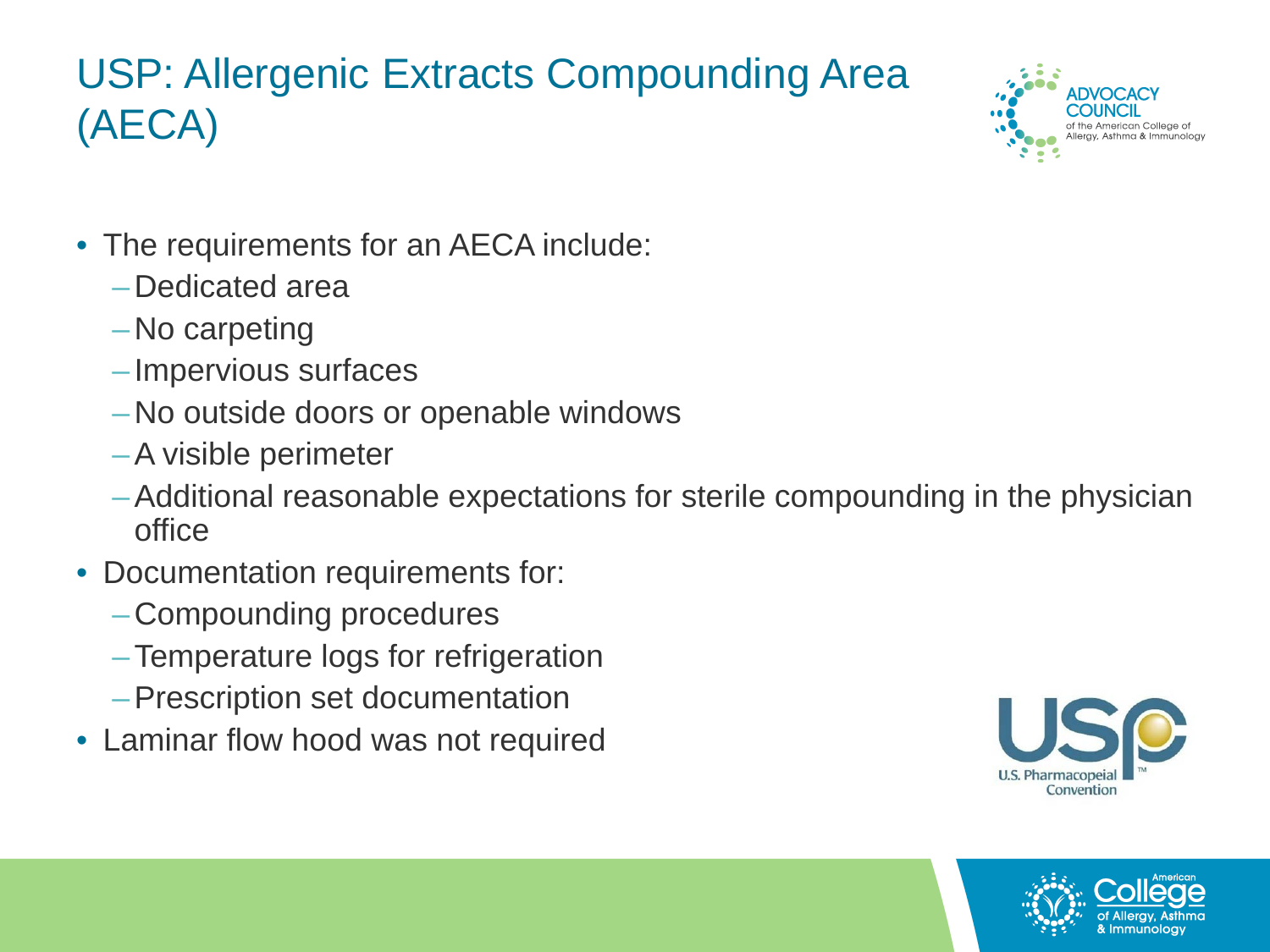#### Key points of the USP Chapter 797 revision



- Compounding staff will be required to be trained and regularly evaluated on aseptic and compounding technique (mostly reflecting existing requirements)
- Additional requirements
	- –Fingertip testing
	- –Thumb sampling
	- –Details will be sent by AC when finalized
- BUD (by use date) remains 12 months
- Large compounders may oppose our separate section



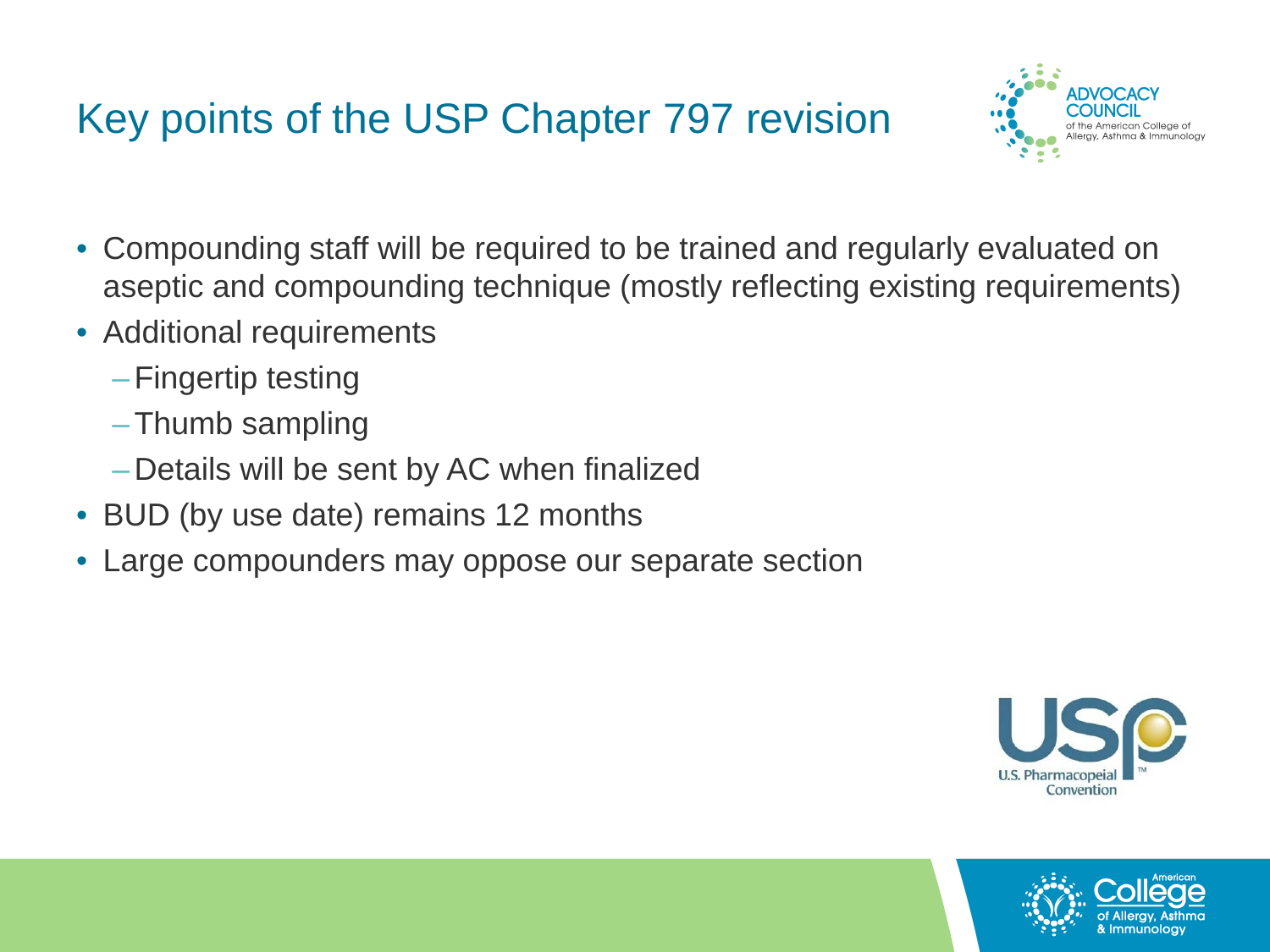## FDA Guidance on Insanitary Conditions at Compounding Facilities



- Comment period ended October 3, 2016
- The proposed stringent standards (ISO Class 5 environment) would directly conflict with FDA's Draft Guidance on Mixing, Diluting or Repackaging standards, designed to ensure patients' access to allergenic extract treatment
- All items not meeting standard would be considered "adulterated"
- If adopted, this proposal will adversely affect the ability of allergists to bill for extract preparations
- Productive in person meetings June 6, 2017 & June 19, 2018.

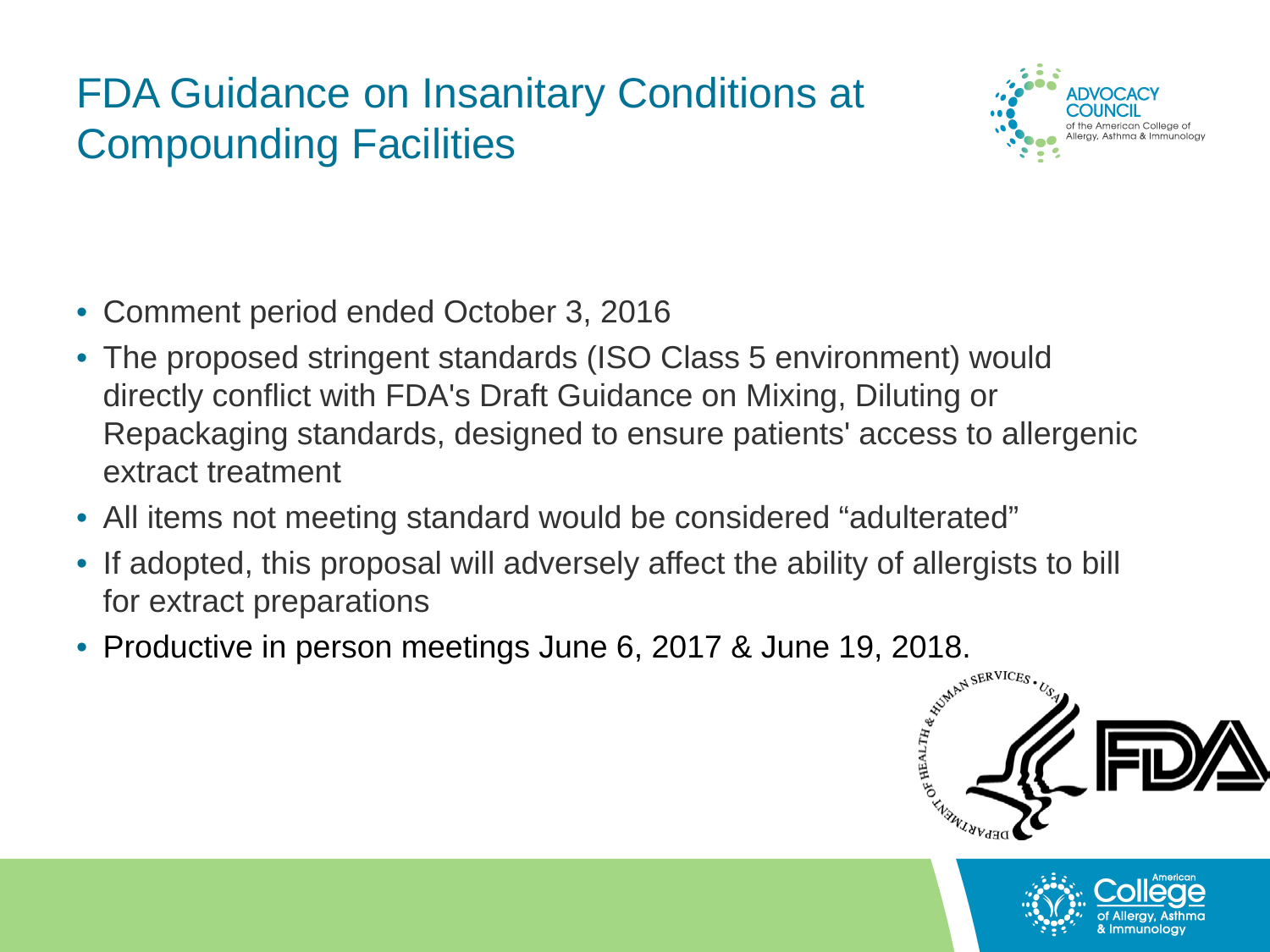## FDA Guidance on Insanitary Conditions at Compounding Facilities



- September 25, 2018 FDA issued revised draft guidance
- The FDA listened to us and others in the medical community
- The FDA does not intend to enforce the insanitary conditions provision "against a physician who is compounding or repackaging a drug product, or who is mixing, diluting, or repackaging a biological product, provided that such activities occur in the physician's office where the products are administered or dispensed to his own patients."
- FDA considers preparation of biologics (e.g., allergenic extracts) to be "mixing, diluting, or repackaging" rather than compounding
	- Compounding is a term it reserves for "drugs."
	- The word "compounding" is not used with reference to biologics<br>This is still a draft guidance document.<br>- We have made comments<br> $\begin{bmatrix} \downarrow^{\text{max}} \\ \downarrow^{\text{max}} \\ \downarrow^{\text{max}} \\ \downarrow^{\text{max}} \\ \downarrow^{\text{max}} \\ \downarrow^{\text{max}} \\ \downarrow^{\text{max}} \\ \downarrow^{\text{max}} \\ \downarrow^{\text{$
- This is still a draft guidance document.
	- We have made comments



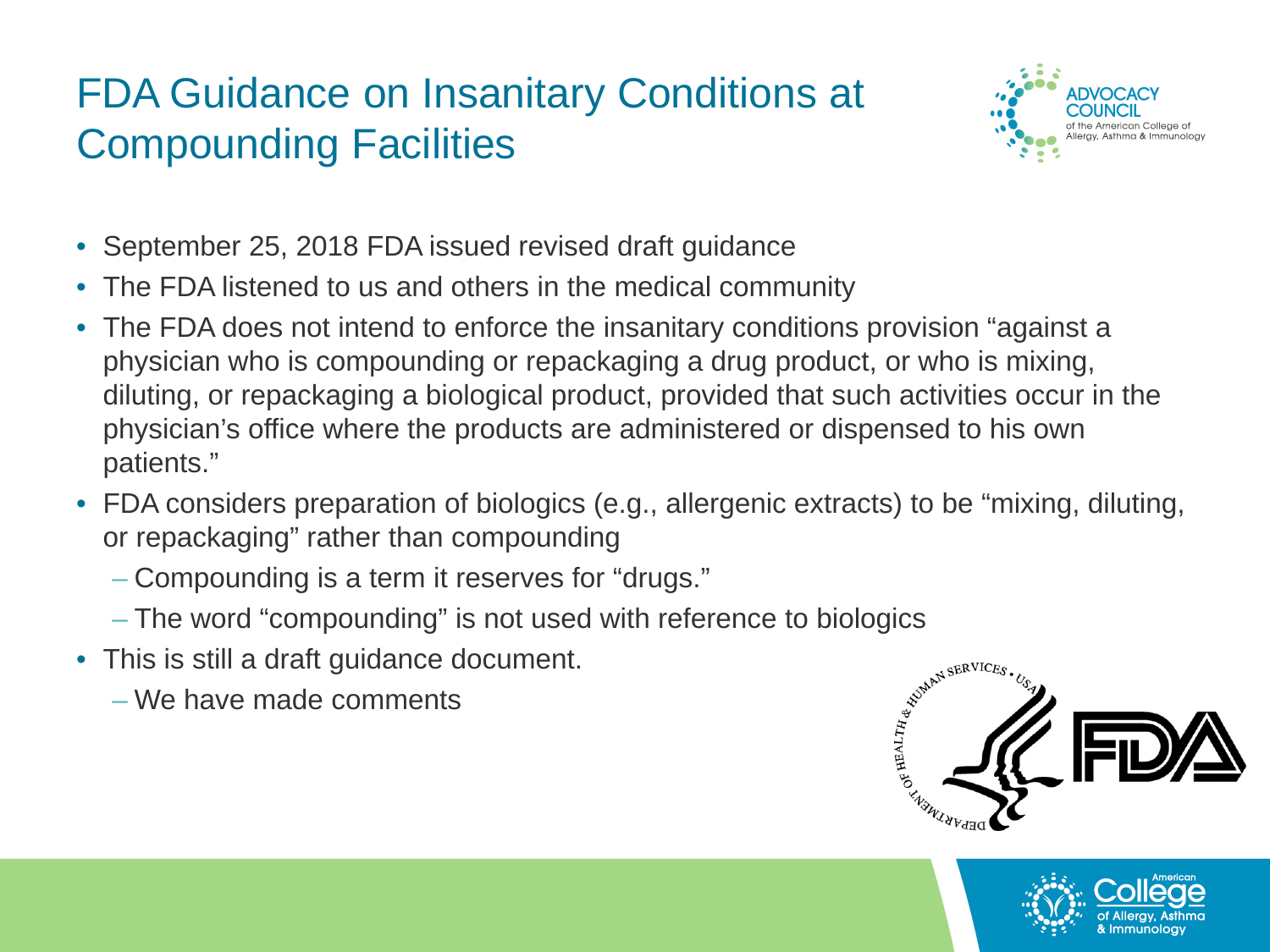#### CMS Proposed Rule revising the Physician Payment Schedule for 2019



- In the name of burden reduction, CMS is seeking to move documentation standards away from chart entries – done to justify a particular level of E&M payment – to entries relevant to the clinical needs of the patient.
- Compact the current five level payment structure into a two-level system
	- –Allergy/immunology would be one of nine specialties to get a "complexity" adjustment of \$14.
- Reduce reimbursement for inhalant allergen immunotherapy, 95165
- CMS proposed to implement a payment reduction of 50% on one service when it is provided with another service during the same encounter.
	- –Applies primarily to codes with a global period
	- –Does not apply to any of the skin testing, spirometry, or Xolair administration codes.



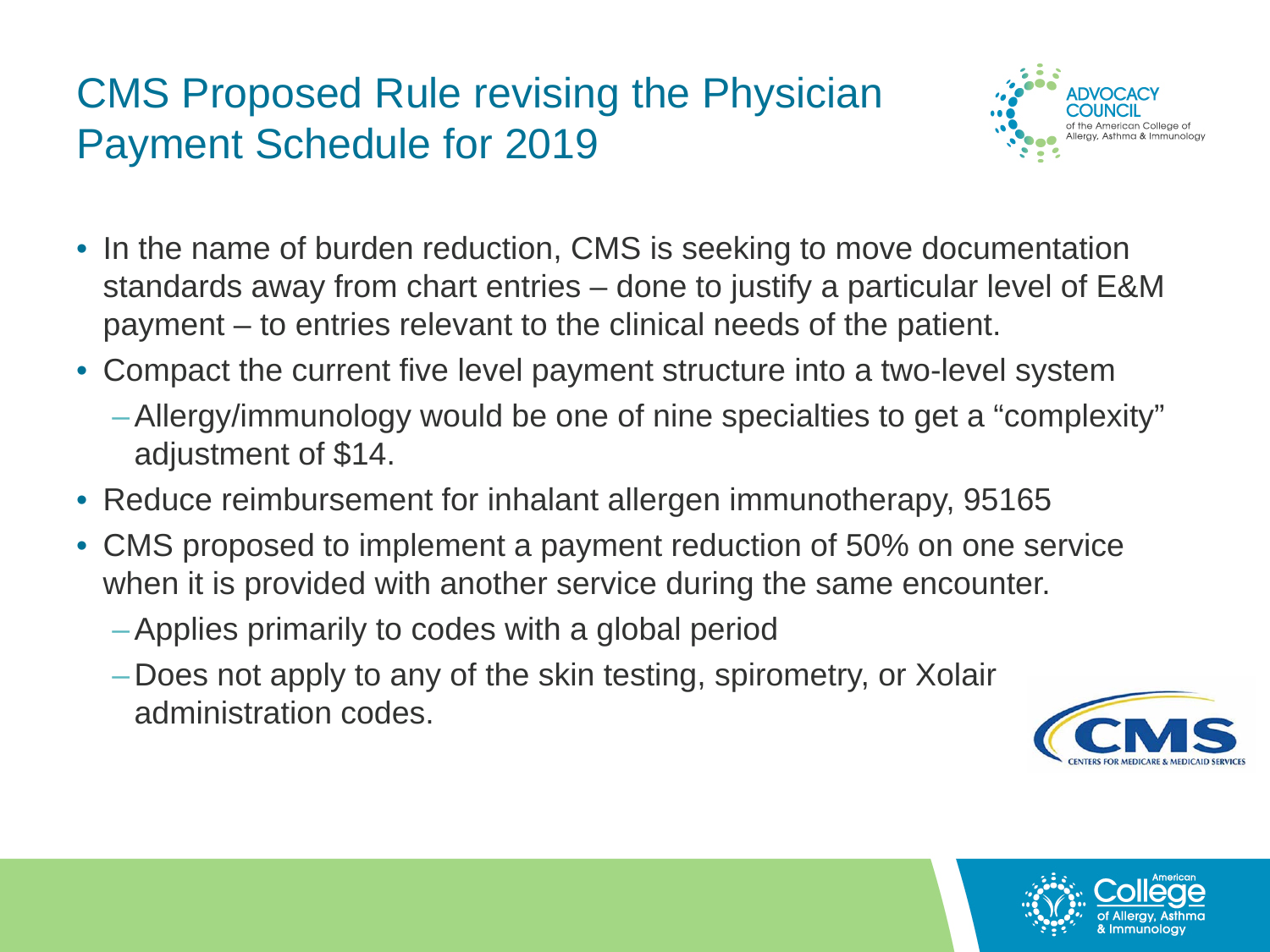## CMS Proposed Rule revising the Physician Payment Schedule for 2019



- In person meetings expressing opposition with AAAAI in August 2018
	- –We are concerned about the failure of reimbursement to keep up with the spike in the cost of venom antigens.
	- –The CMS proposal to reduce reimbursement for inhalant allergen immunotherapy.
- Wide opposition by most of house of medicine
- Submitted written comments, as individual society, and with others, like the AMA.
- The Advocacy Council contacted each United States Senator *personally*, asking them to sign on to the Cassidy/Brown letter and support withdrawing the consolidation of E&M codes, while offering to work with CMS to develop a different solution.



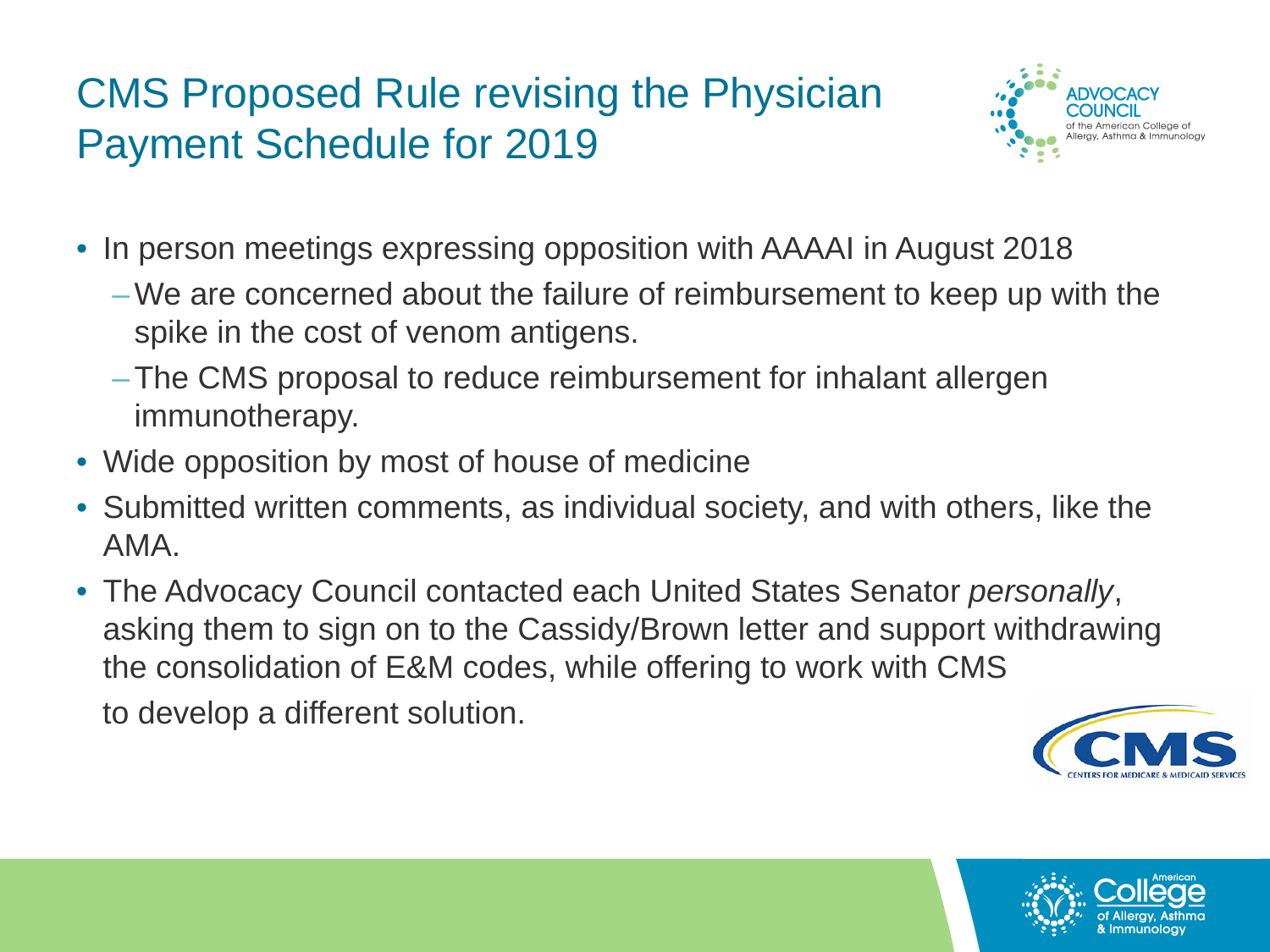#### Example: Office visit – established patient



| <b>HCPCS/CPT Code</b> | <b>Current non-facility payment rate</b> | Proposed Medicare non-facility payment rate |
|-----------------------|------------------------------------------|---------------------------------------------|
| 99211                 | \$22                                     | \$24                                        |
| 99212                 | \$45                                     | $$93*$                                      |
| 99213                 | \$75                                     | $$93*$                                      |
| 99214                 | \$109                                    | \$93*                                       |
| 99215                 | \$148                                    | $$93*$                                      |

\*Allergy/immunology would be one of nine specialties to get a "complexity" adjustment of \$14, to \$107.

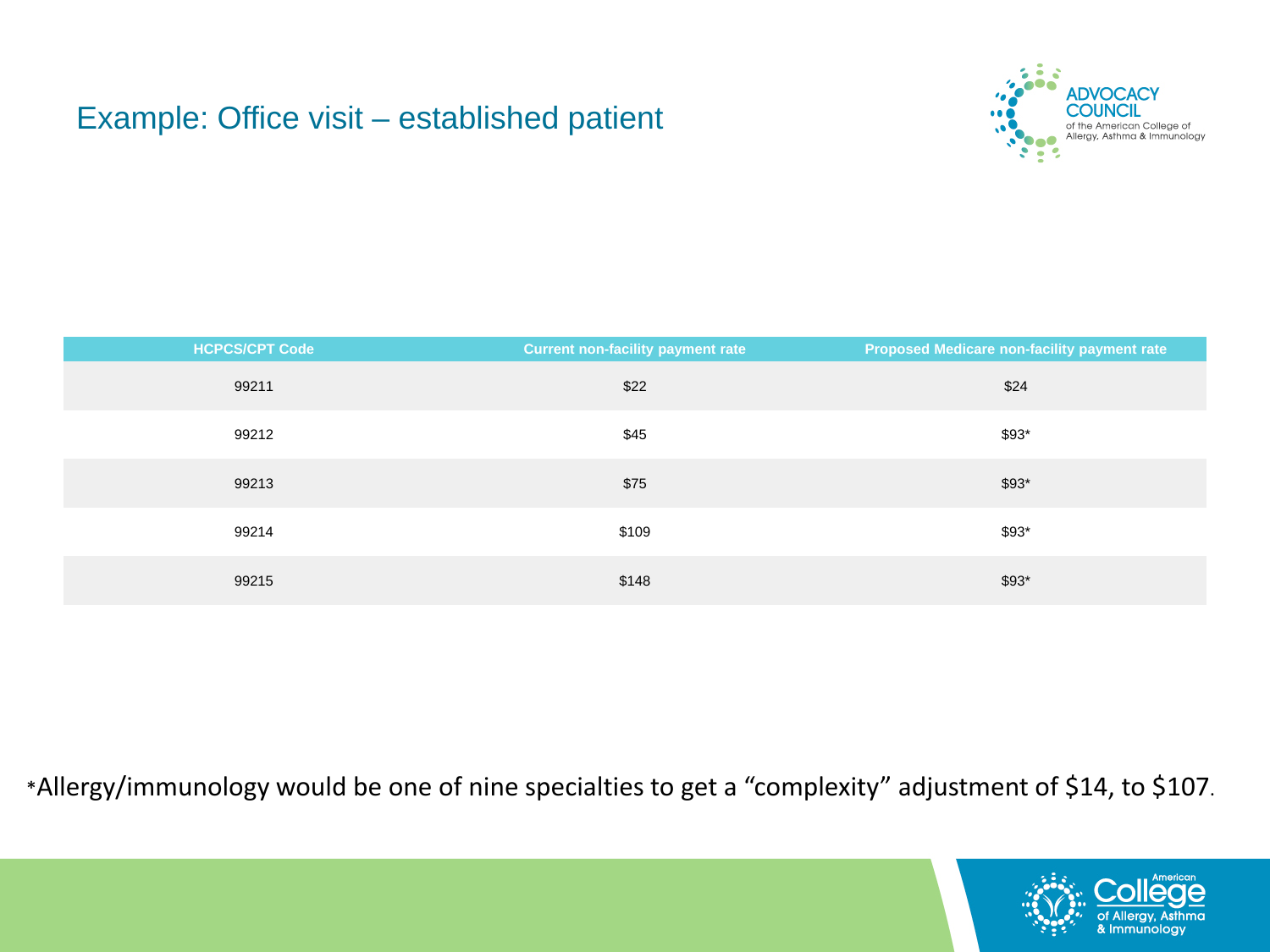#### CMS Final Rule revising the Physician Payment Schedule for 2019



- The Advocacy Council's efforts to convince CMS to increase reimbursement for inhalant and venom antigens were successful. For 2019 payments will:
- 95165 (allergy extracts) increase by 8%
- Venom antigens (95145-95149) increase by between 9-12%
- Administration of immunotherapy injections (95115 and 95117) both increase by  $4\%$
- Spirometry (94010) declines by 2%.
- CMS has decided to delay its proposed E&M consolidation until 2021.
- Decrease in reimbursement for skin tests CPT 95004. This is the second year of a two-year phase-in resulting from a revaluation of this code in 2017
- Estimated 1% overall decrease in allergy reimbursement from Medicare.



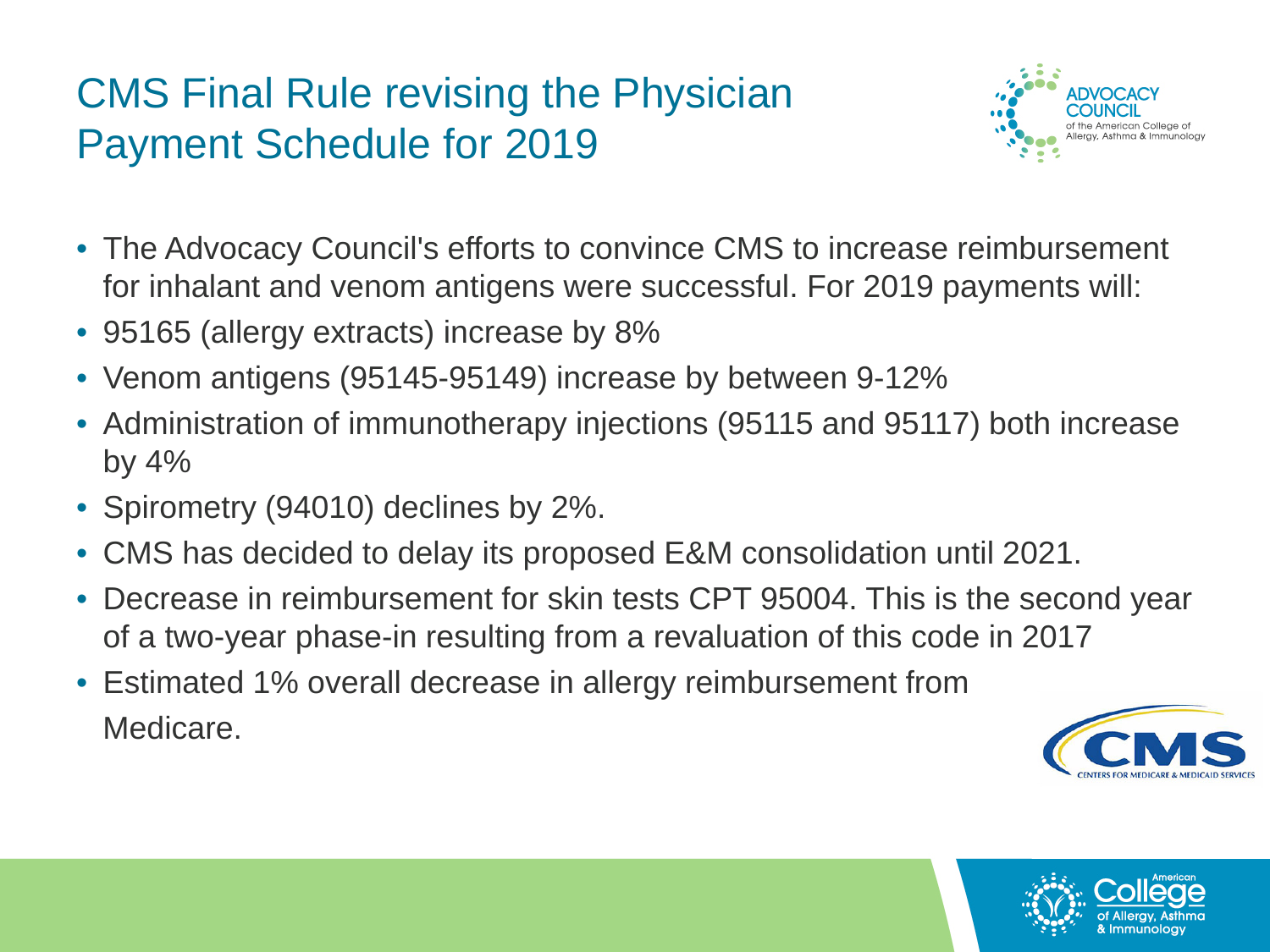#### CMS Final Rule revising the Physician Payment Schedule for 2019



- CMS is not finalizing the multiple payment policy reduction for E&M services on the same day as procedures
- Beginning in 2019, there will be a new prolonged service code where face-toface time exceeds 34 minutes for established patients and 38 minutes for new patients.
- Also beginning in 2019, physicians will no longer be required to re-record elements of history and physical exam when there is evidence that the information has been reviewed and updated.
- Beginning in 2019, physicians must only document that they reviewed and verified information regarding the chief complaint and history that is already recorded by ancillary staff or the patient.



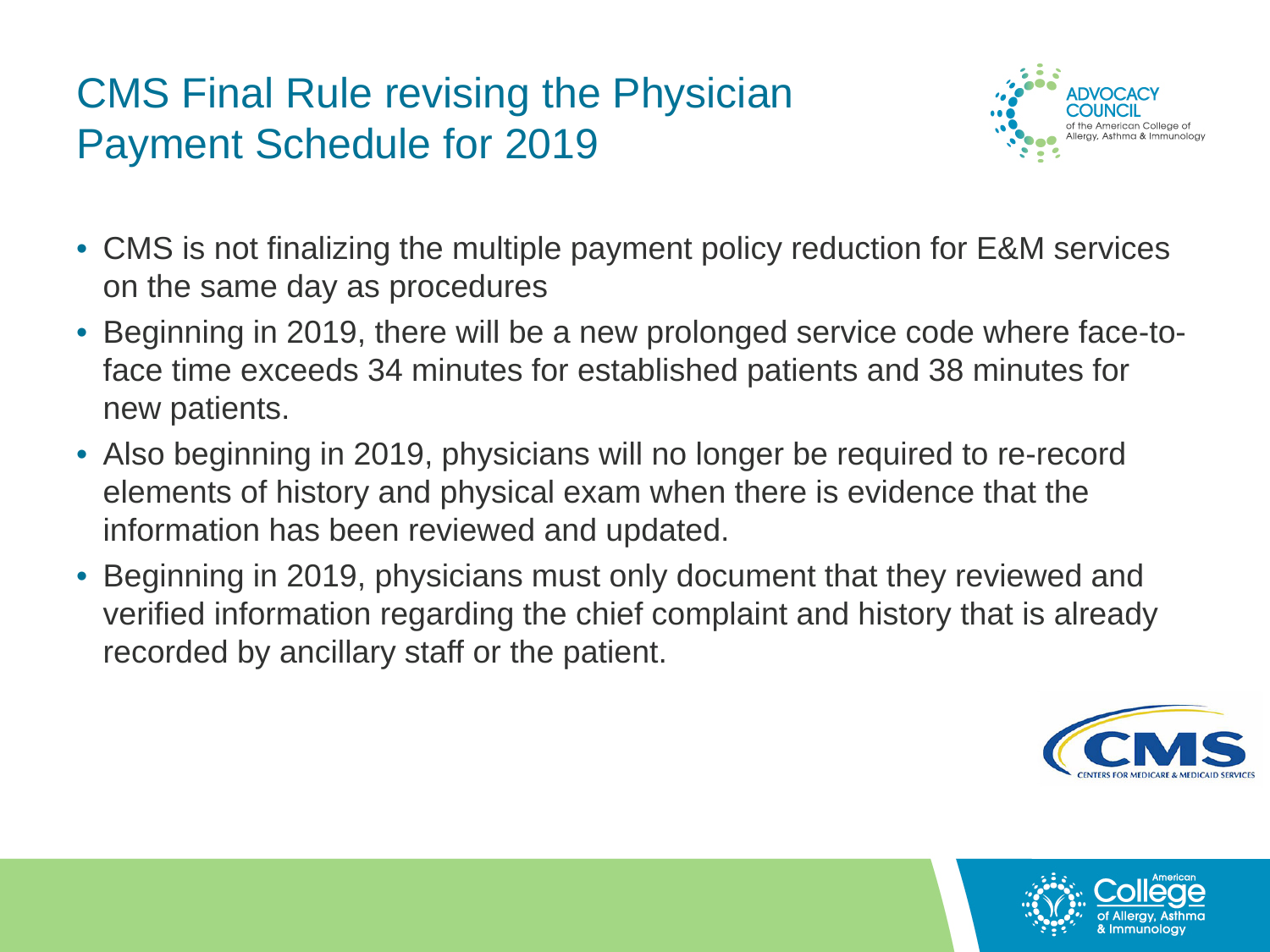# CMS proposes new rules about interoperability



- On February 11 2019, CMS issued proposed rules to fulfill statutory requirements in the 21st Century Cures Act.
- Improve the ability of health care providers to transmit patient health information to each other in an interoperable format
- Improve the ability of patients to access their personal electronic health data, and
- Prevent health care systems from engaging in "information blocking."
- Most proposed to take effect in 2020



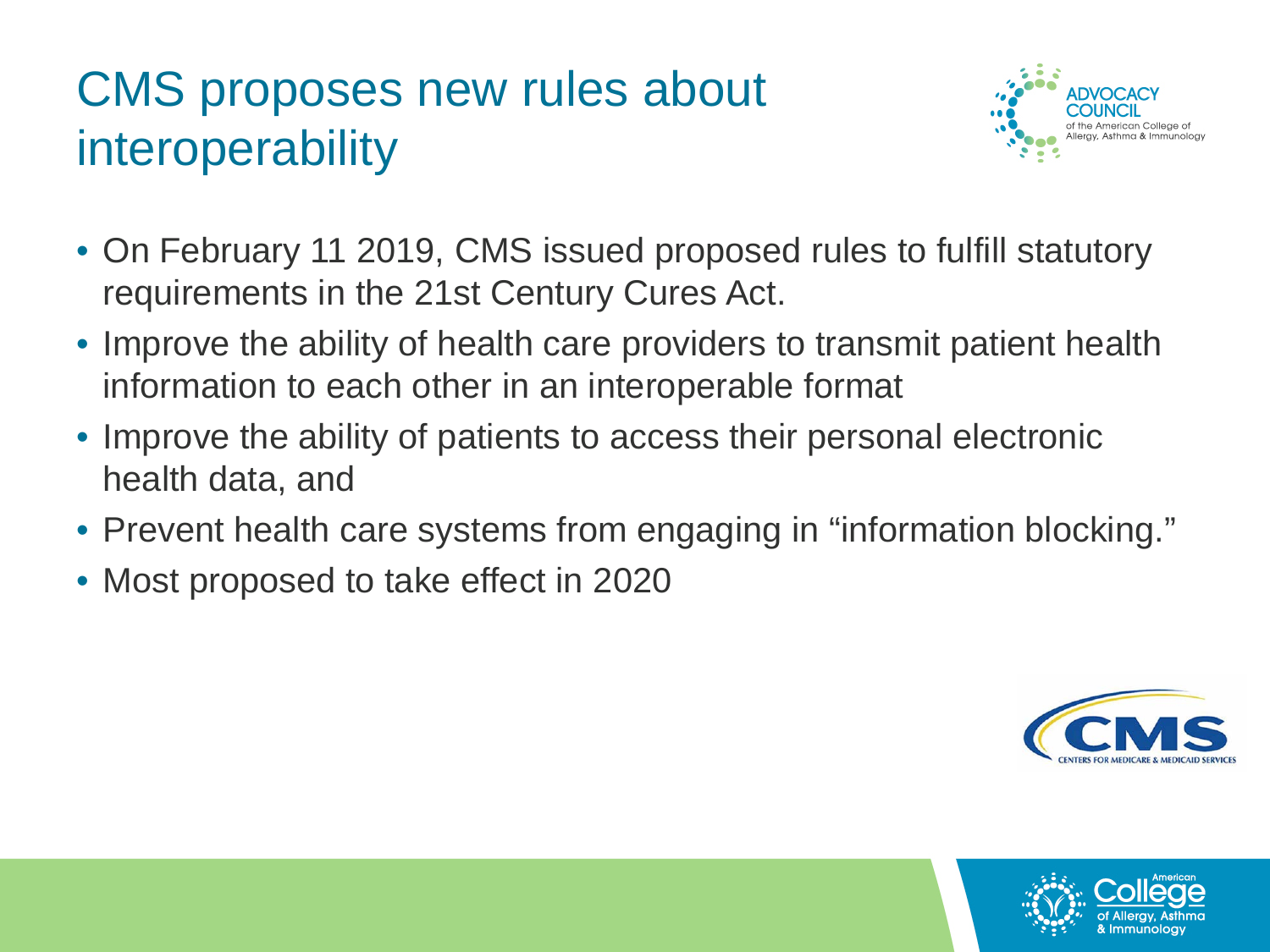

#### 2018 Strike Force: May 7-8, 2019

- Held in conjunction with AAN Capitol Hill Day
	- Used shared talking points for both groups.
	- Joined by the president & executive vice president of the Academy.
- Appointments with Key decision makers
	- Senate majority leaders staff
	- Congressman Griffiths
	- Congressman Aderholt
	- Special assistant to the president for health policy in the White House Energy & Commerce
	- Rep. Ro Khanna to thank him for taking a leadership role in seeking increased funding for food allergy research
	- Senate HELP committee (which over sees health)
	- Senate Finance Committee
- Focused on, network access issues, surprise billing and the failure of HHS to seriously consider most of the physicianfocused payment models
	- Given significant advice



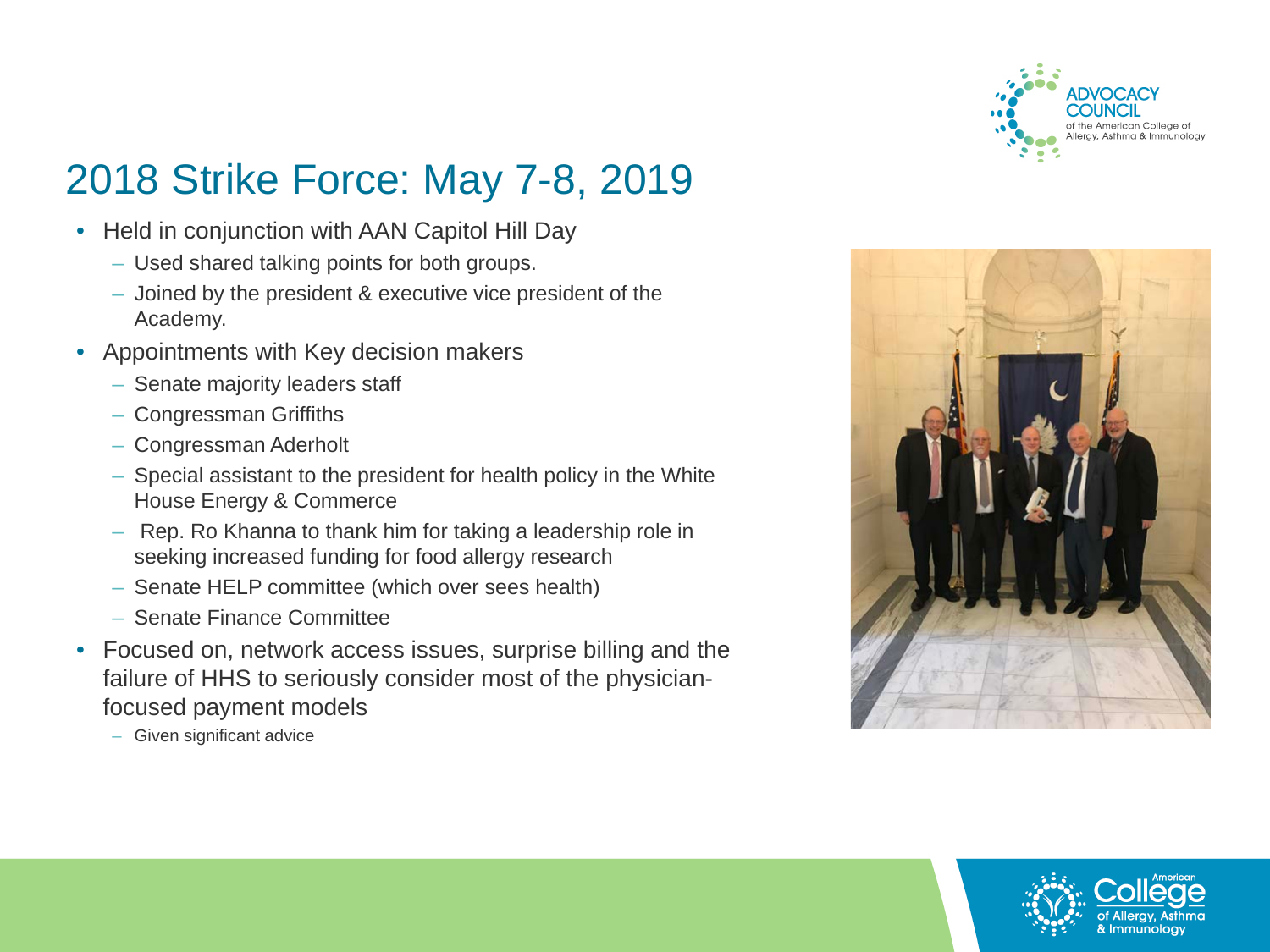

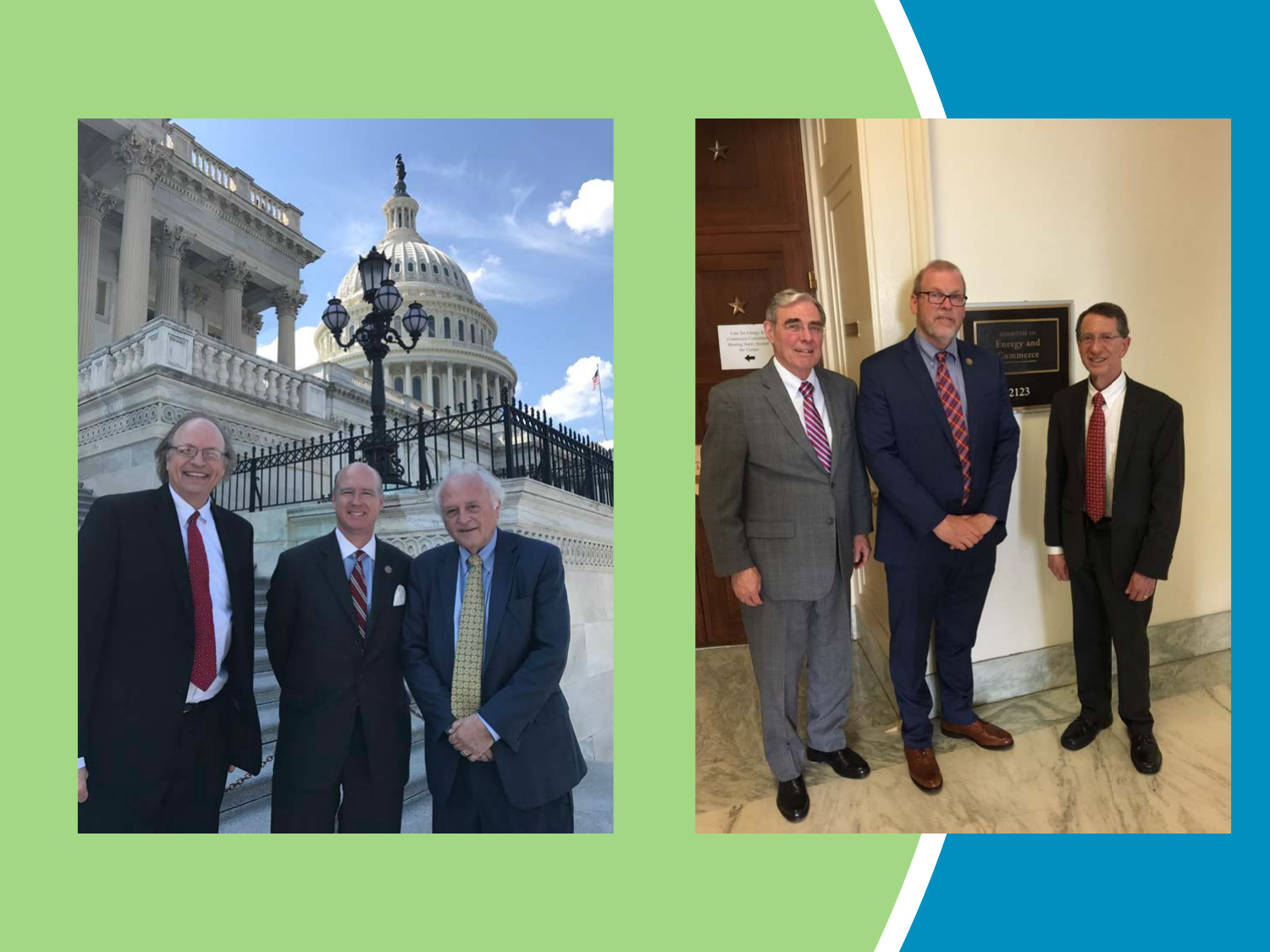#### Restrictions on 95165: Allergy Extracts



- CPT definition Professional services for the supervision of preparation and provision of antigens for allergen immunotherapy; single or multiple antigens (specify number of doses)
- Because of increased utilization, third party payers have been putting annual caps on the units, (e.g., 120/90)
- July 2016, Medicare began making public their MUE's (Medically Unlikely Edits)
	- 95165 is 30 doses
	- Medicare does not follow the CPT definition, instead defines dose as 1ml
	- –Does not pay for diluted vials made from the concentrated vial
- Many state Medicaid and some private payer's have adopted this number –Webinar on topic https://bit.ly/2KjN187
- Cigna nationally has raised the limit to 150 after correspondence from the AC

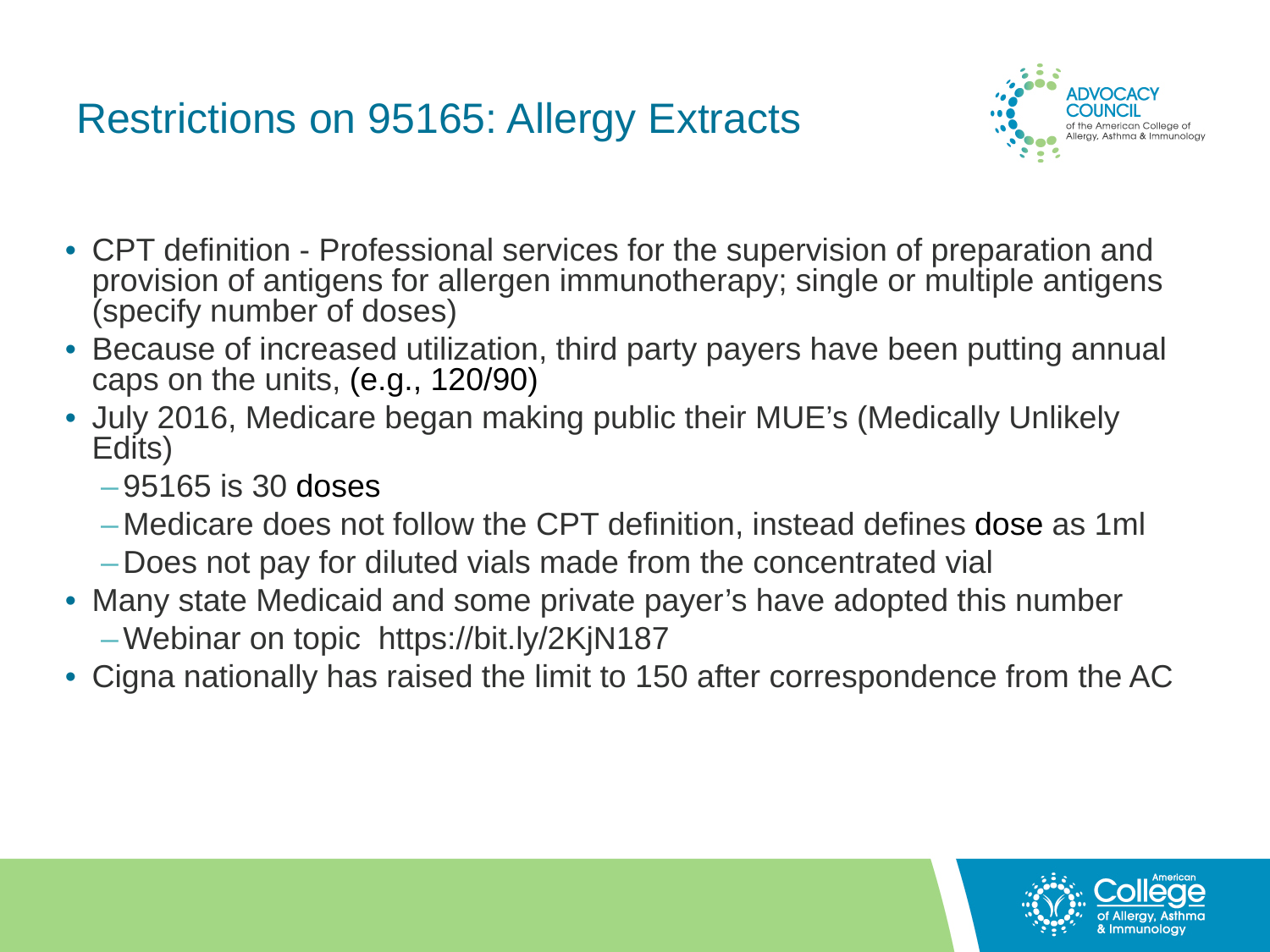#### Venom Supply Issues



- ALK announced March 1, 2018 leaving the venom market
	- After October 2016 announcement of supply problems
- Venom Immunotherapy Codes for 2017
	- Increased 16%-39% for 2017
	- AC work in submitting bills
	- Done prior to the current shortage & price increases
- Receipts submitted in 2018 were insufficient to justify additional increases.
	- Still monitoring, and will request change in RVU when justified.
- Venom antigens (95145-95149) increase by between 9-12% for 2019 direct contact with CMS
- Annals publishing a fact based opinion article in 2019
- Joint ACAAI-AAAAI Call with Hollister on May 14, 2018
	- Manufacturing and distribution plans for venom extract for the United States and Canada.
	- Messaging from sales reps to physician offices regarding availability of venom extract.
	- Not able to discuss pricing or volume discounts.



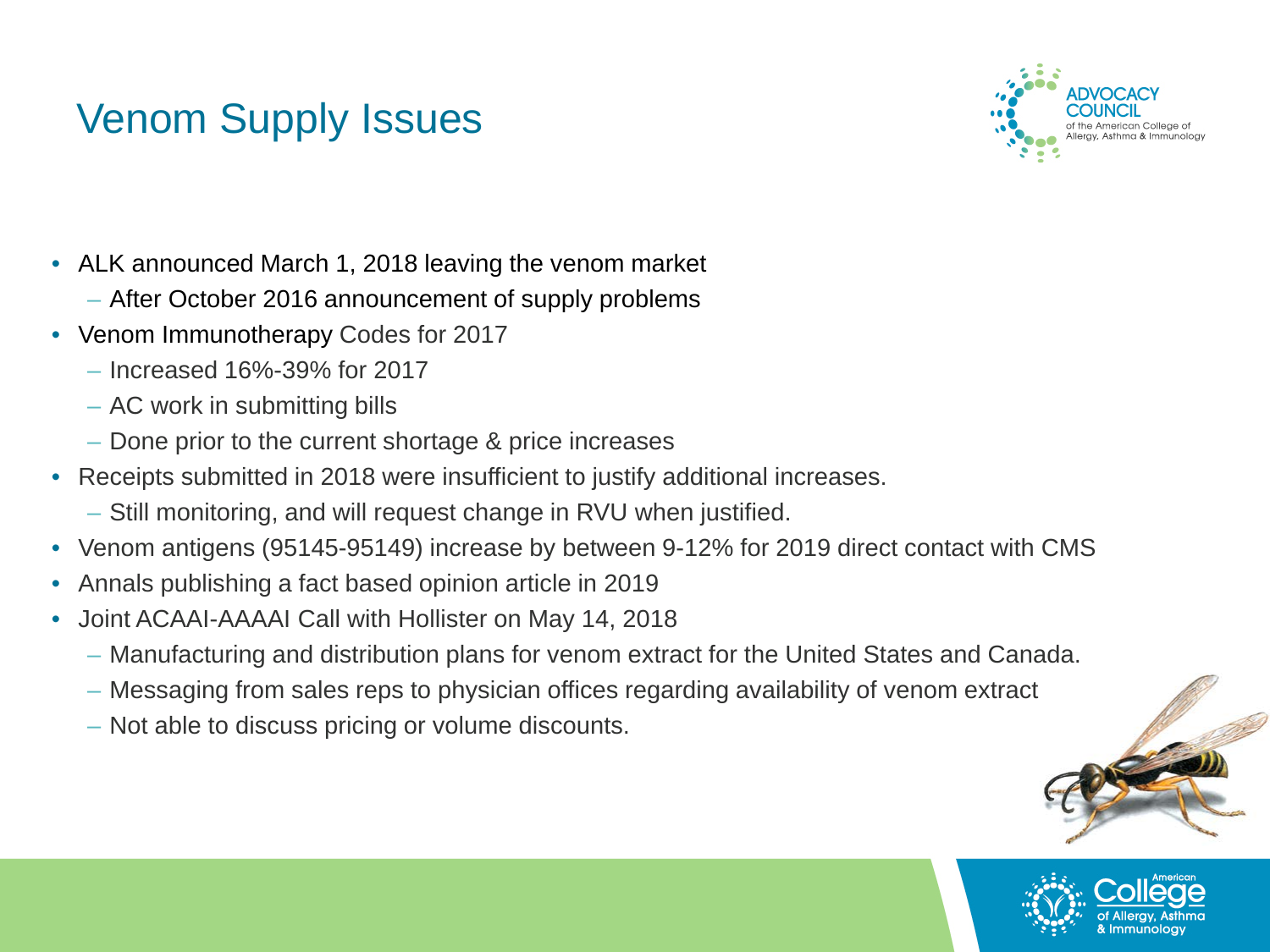## Step Therapy & PA Issues



- Advocacy Council joined a coalition that includes several physician and patient organizations in supporting both Federal and state legislation designed to address step therapy issues.
- Ohio has enacted legislation that promises to restrict the ability of insurers to impose unreasonable step therapy requirements.
- Bills are pending in Florida, Georgia, Maine, Massachusetts, New Mexico, Oregon, Rhode Island, Utah and Vermont.
- Close alliance with AfPA
- New Tool Kit on ACAAAI website, partnership with industry
	- https://bit.ly/2Kg5lia
	- –Worked closely with AfPA & AAN

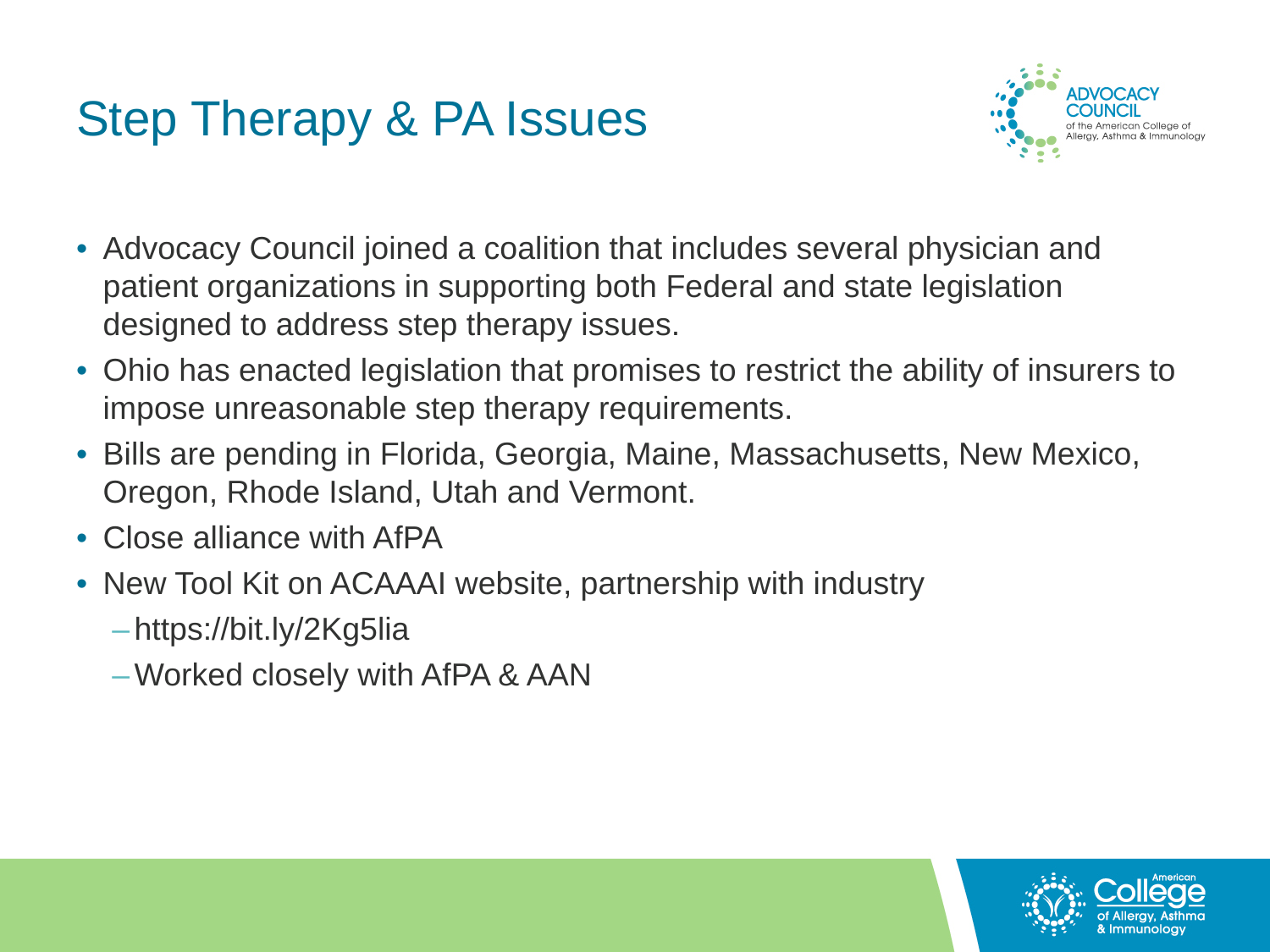## College Coding Solutions



- The College website has resources including a toolkit all about coding, great webinars, and helpful articles, recent examples:
- Coding Toolkit
- Billing, Coding and Your Bottom Line
- Are you billing correctly for nurse practitioners and physician assistants?

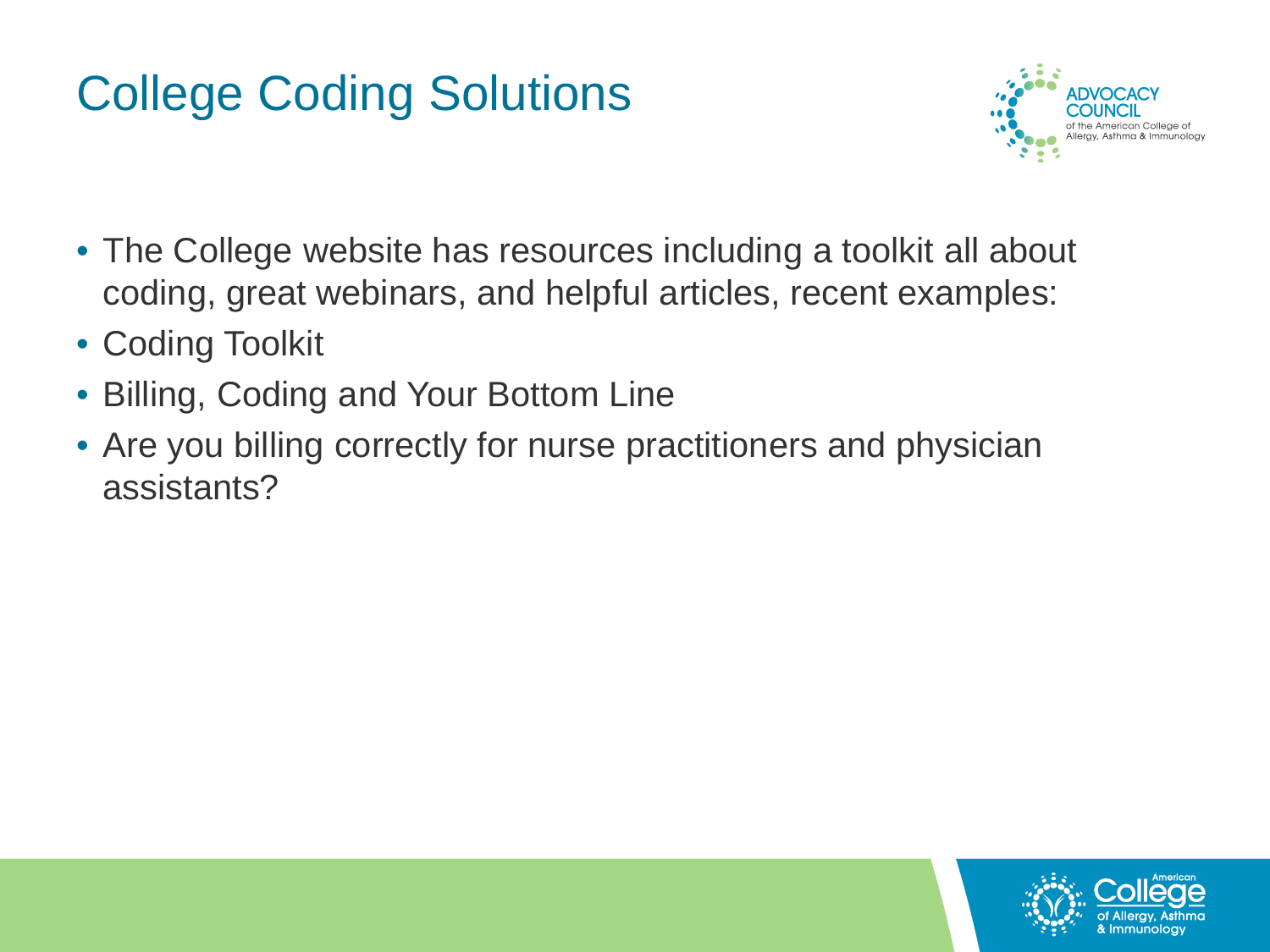# How did allergy/immunology fare with MIPS in 2017?



- A total of 2,969 clinicians in the allergy/immunology specialty were required to participate in MIPS.
	- –Approximately 89% participated and 11% did not.
	- Lower than the average participation rate for all clinicians of 94.6%.
- In total, 95% of all clinicians required to participate in MIPS avoided a negative payment adjustment in 2019 based on 2017 performance.
	- 93% earned a positive payment adjustment.
	- $-2\%$  avoided a penalty.
- But bonuses were small because the program was required to be budget-neutral.
- Penalties were steep: 5% of all clinicians received penalties ranging from  $-2.1\%$  to  $-4.0\%$ .

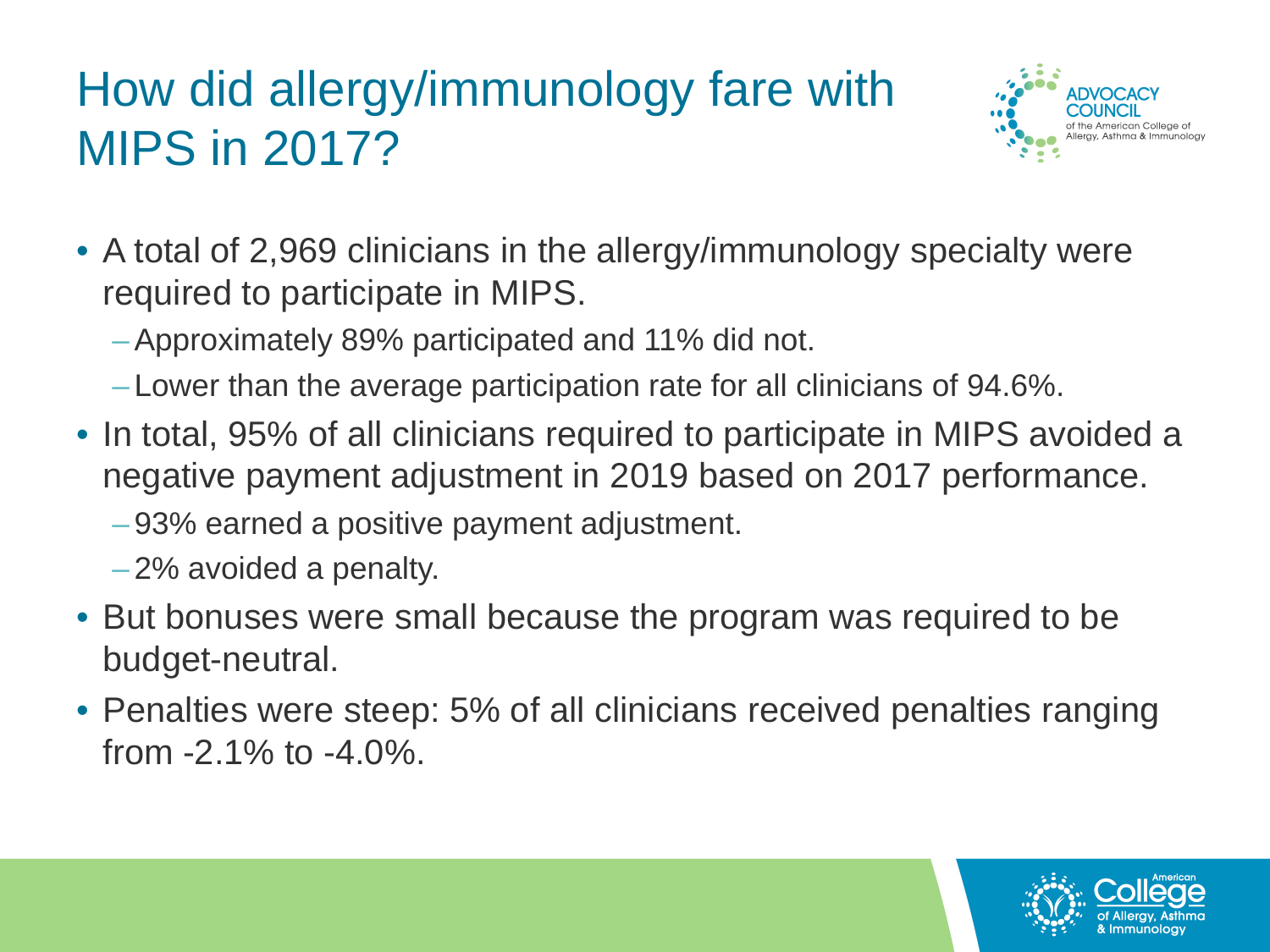#### MIPS Changes in last 18 months



- Announced June 20, 2017
	- Applies to the 2018 performance year & 2020 payment year
- Raises the threshold for participation in MIPS
	- Increases the threshold to exclude clinicians or groups with \$90K or less in Medicare charges (was 30K) or 200 or fewer Part B Medicare beneficiaries (was100).
	- AC has advocated for \$100K threshold
- Many more allergists will got an exemption in 2018 than did in 2017
- New for 2019 HCQIS Access Roles and Profile (HARP) system.
	- You'll use HARP instead of the Enterprise Identify Management (EIDM) system
	- Reporting MIPS data
	- Checking group MIPS eligibility status
- CMS will notify doctors if they are exempt or not, or you can check
	- Instructions in an insider
	- CMS estimates that only 37% of physicians will be subject to MIPs

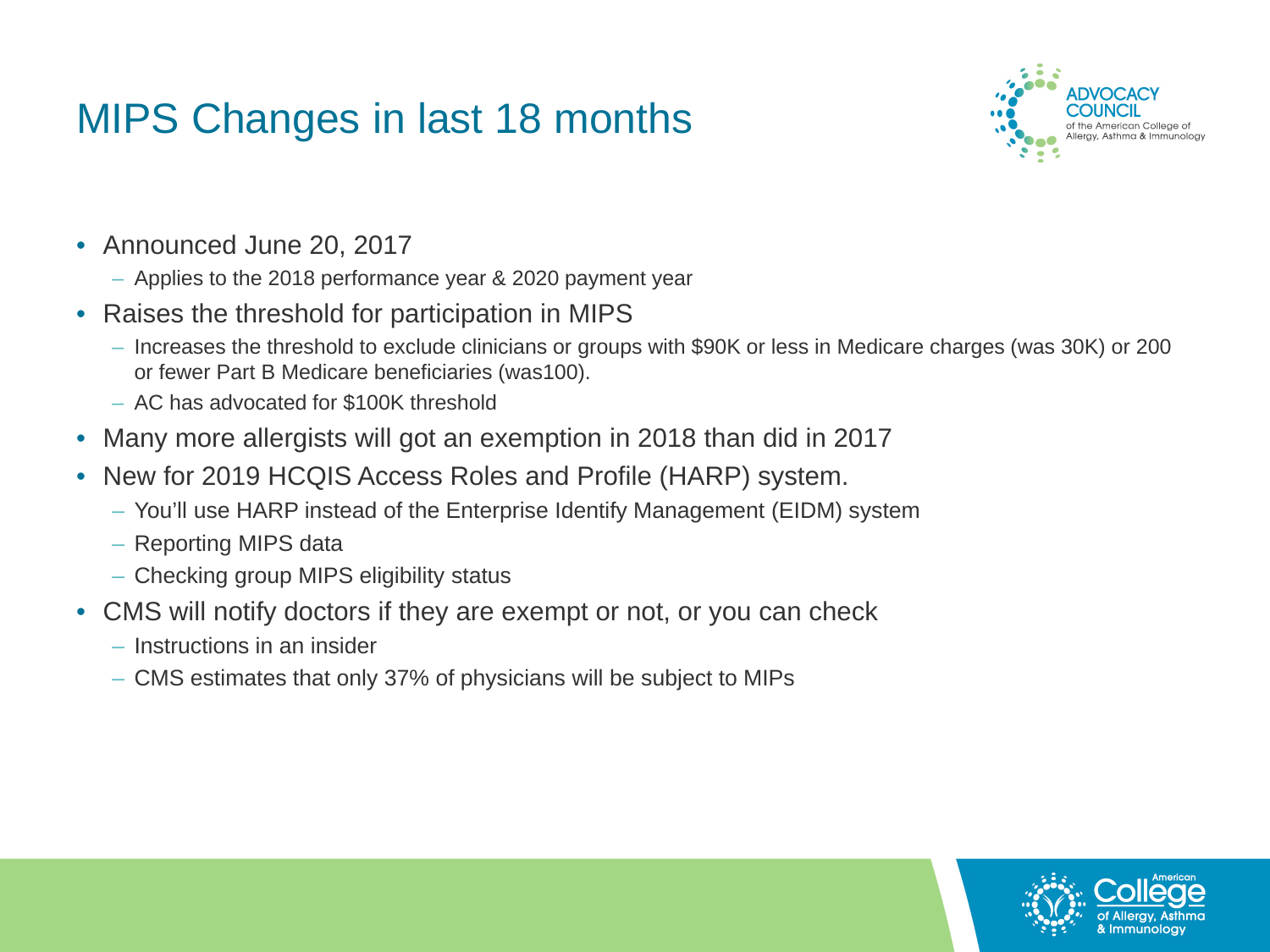

#### 2018 Participation Status  $NPI: # w$

The first review of Performance Year 2018 is now available. If you're exempt from MIPS, you won't need to do anything for MIPS for Performance Year 2018. Learn more about MIPS participation. (/participation-lookup/about)

#### © Exempt from MIPS

JOHN MEADOWS is not required to submit data for MIPS for PY 2018 for the practice(s) listed below

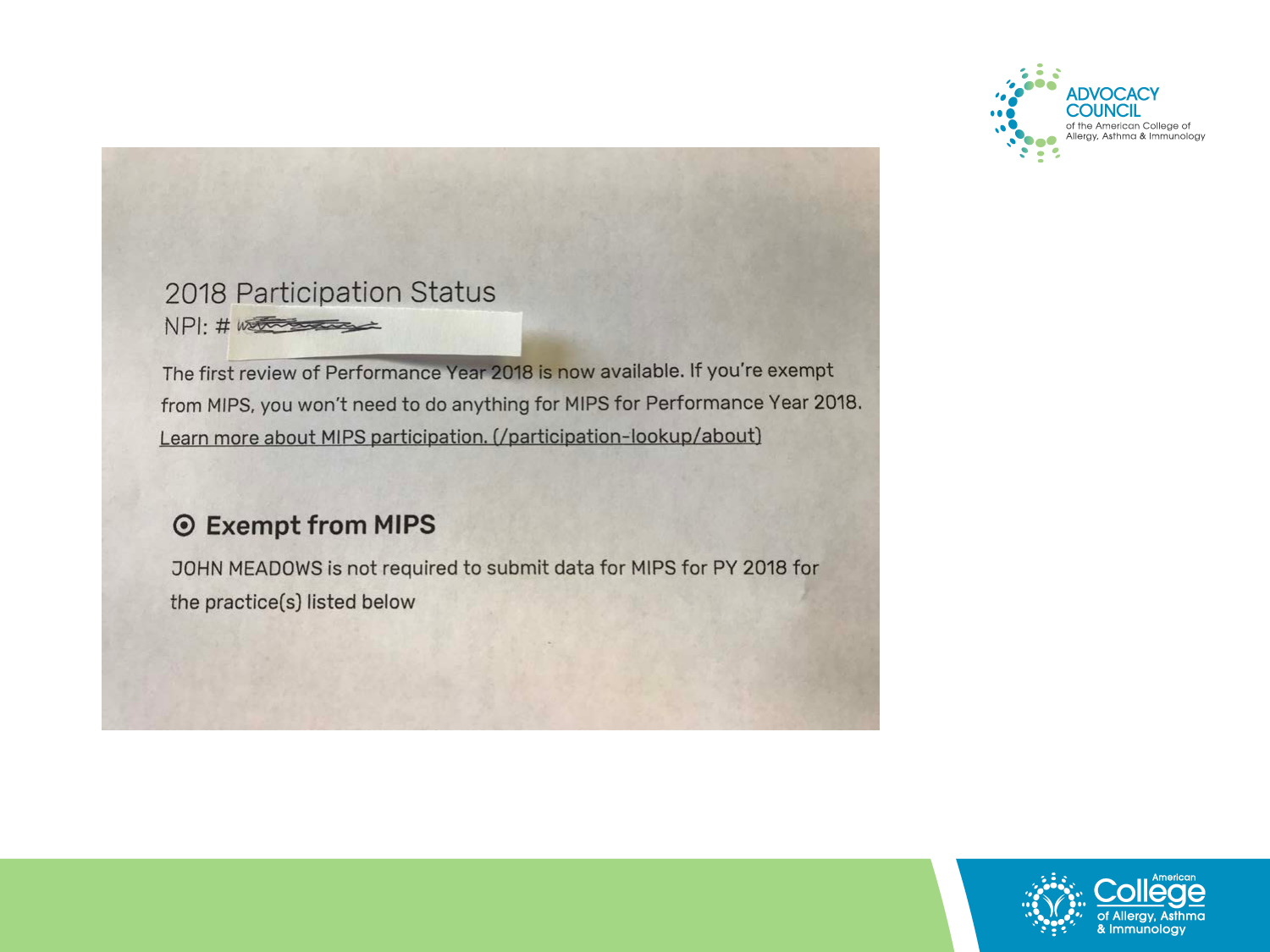#### "Next steps for the Merit-based Incentive Payment System (MIPS)"



- The title of a meeting held by Medicare Payment Advisory Commission (MedPAC) on October 5, 2017
	- MedPAC is an independent US federal body established by the Balanced Budget Act of 1997
	- 17 members bring diverse expertise in the financing and delivery of health care services
- Commissioners are prepared to recommend to Congress that MIPS should be repealed altogether.
	- The significant reporting burden MIPS places on clinicians.
	- The lack of confidence that high performance on MIPS measures actually results in higher value care.
- The MedPAC Commissioners and staff appear to have concluded that MIPS will not achieve its goal of identifying and rewarding high-value clinicians.

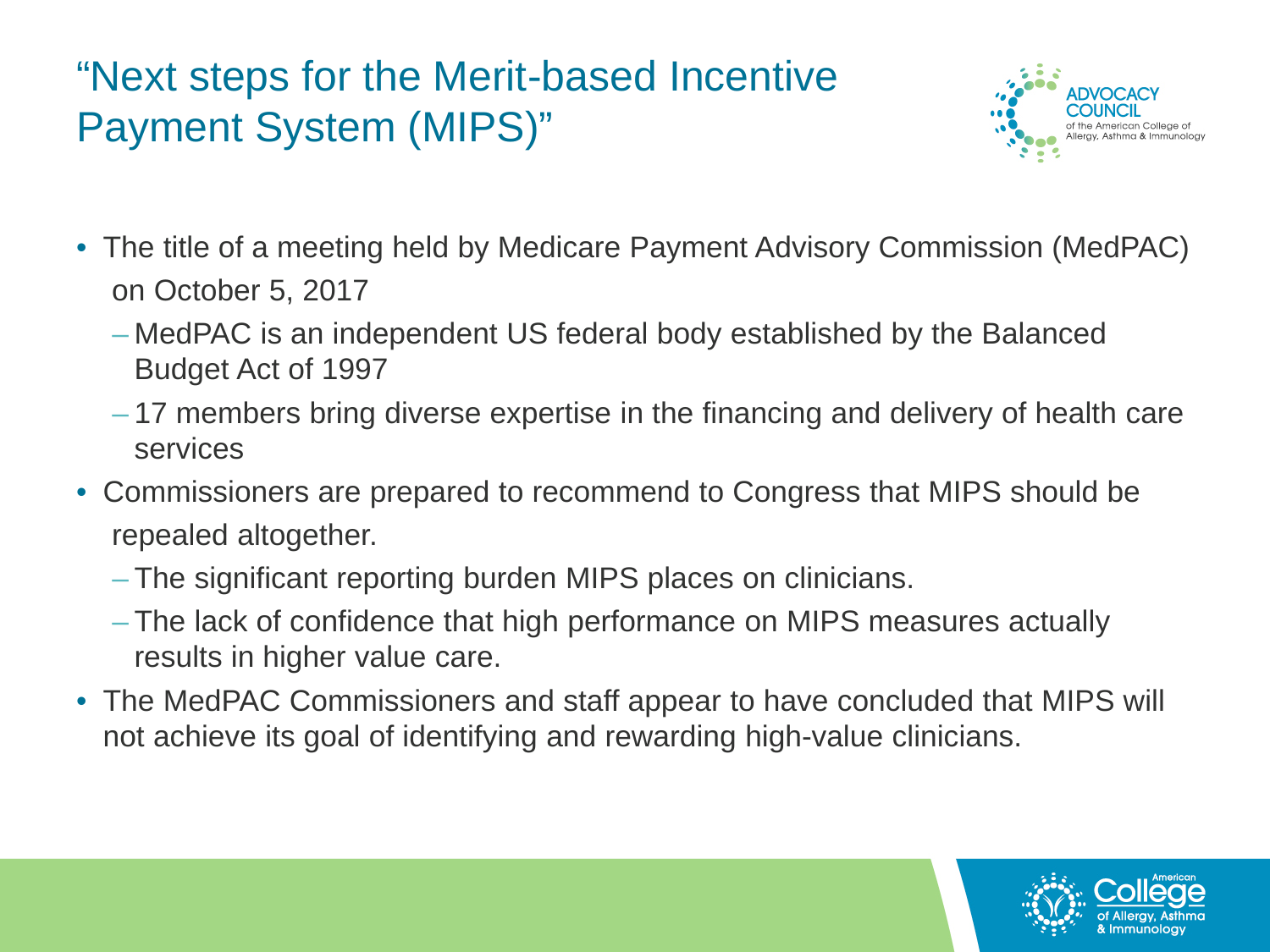## "Next steps for the Merit-based Incentive Payment System (MIPS)"



- The proposed "replacement" option has been dubbed the "Voluntary Value Program (VVP)
- The VVP would withhold a percent of all fee schedule reimbursement from clinicians up front and then offer clinicians the chance to earn that money back plus more if clinicians performed well on certain "population-based" measures
- The overwhelming sentiment among the Commissioners was that MedPAC should recommend repealing MIPS, but no formal vote was taken.
- Not certain were that leaves registries designed to meet MACRA regulations
- Still need to participate in 2019